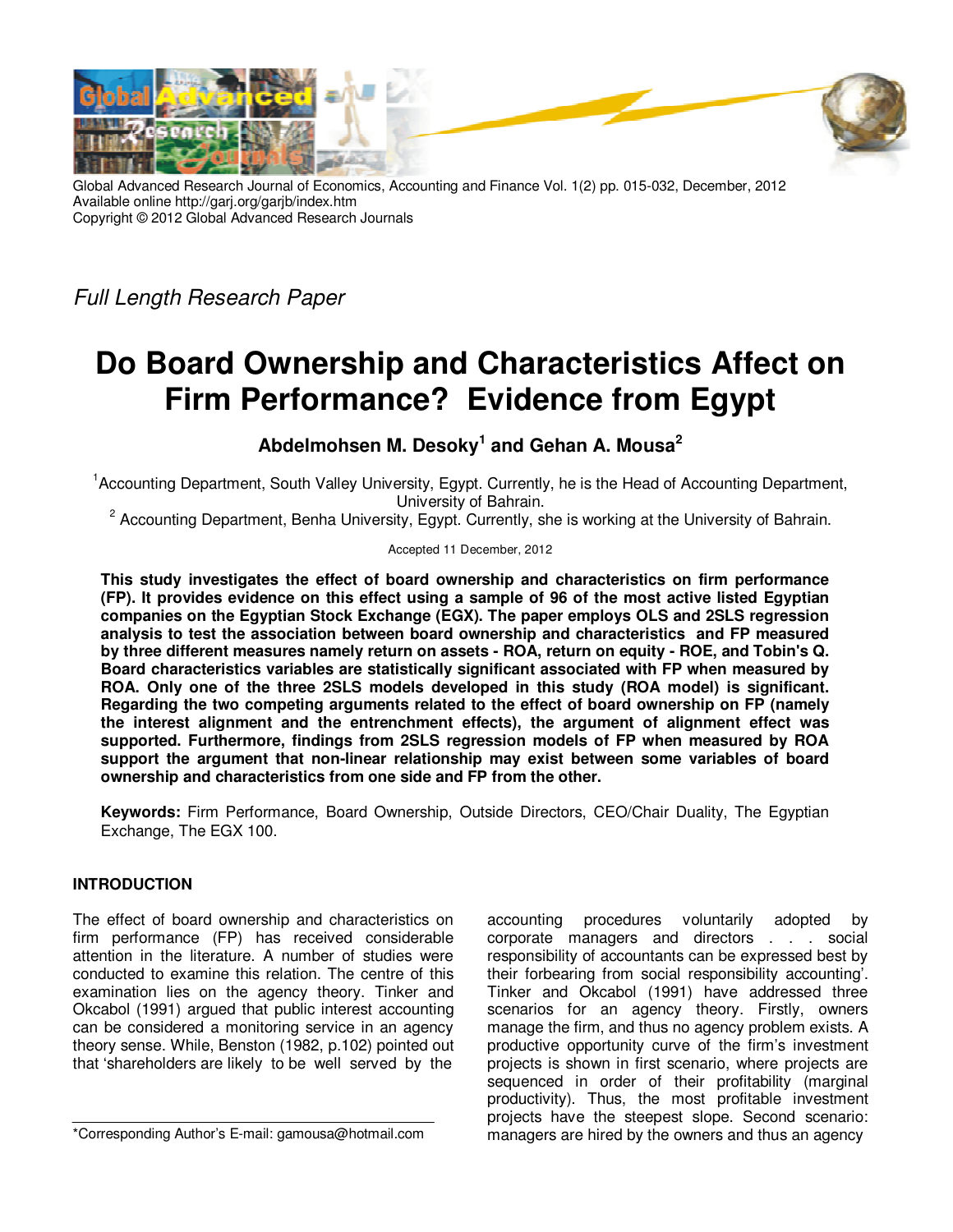relationship exists with moral hazard and the possibility of agency costs. The portion of the curve in this scenario falls below a productive opportunity curve (in first scenario) that reflects the agency loss due to management's consumption of nonpecuniary perquisites.

The agency loss is registered in a lower value for the firm. Lastly, managers are hired by owners (as in second scenario) but the owners strive to limit their agency losses using monitoring, bonding, and incentive contracts to restrict the managers' nonpecuniary consumption. This scenario shows that, by monitoring and bonding management, the owners can partially mitigate their agency loss. This partial recovery of their wealth is reflected by the net increase in the value of the firm. Chi and Wang (2009) identified two common agency problems: first arising from the separation of ownership and management, when the owners do not manage the firm by themselves. The second problem arises as a result of the different interests of managers, owners and outside shareholders as well as those between controlling and minority shareholders. Other studies have suggested ways to manage these problems and reduce agency costs. For example, Jensen and Meckling (1976) proposed that managerial ownership can help to control agency problems and increase firm value by reducing private perquisite consumption. Kaplan and Minton (1994) suggested ownership concentration as another control mechanism that helps control these problems.

Manager stock ownership increases, the interests of managers and outsiders become more closely aligned. That is, when directors have considerable holdings in a company's stock, their decisions impact their own wealth (Jensen and Meckling, 1976). Presumably, these directors are less likely to take actions that would reduce shareholder wealth regardless of the extent to which they are independent. Therefore, FP improves when ownership and managerial interests are merged through concentration of ownership (see, for example, Agrawal and Mandelker, 1987; Baker and Weiner, 1992). Morck et al. (1988) examined the relationship between board ownership, represented by the share ownership of board members, and FP. The authors reported a significant non-linear relationship and also presented mixed results regarding the different levels of managerial ownership. However, the results by Craswell et al. (1997) weakly supported a curvilinear relationship between managerial ownership and FP. Such studies reported inconclusive results and raised the argument related to the possibility of an endogeneity issue in relation to managerial ownership and FP. A number of studies (as Tinker and Okcabol ,1991; Briloff, l972 ) have addressed ways that management can use them to impact on Income

reported consequently, the performance of the company. Briloff, (l972) argued that corporations who exercise the power and control over the corporation's resources should be assured by the independent certifying or attesting auditors. He showed how various corporations could and did hide or inflate income, bury or write off expenses, imply that growth in sales and profits came from internal operations when they came from mergers, etc.

On the other hand, another line of research has examined the impact of corporate governance mechanisms, especially issues related to board characteristics, to manage agency problems (Chung and Pruitt, 1996; Mak and Li, 2001; Chen et al., 2005). Omran (2009) argued that CG can be seen as the set of internal and external mechanisms which attempt to align incentives of managers with those of shareholders, and hence motivate managers to work harder toward maximizing firm value. The board is considered one of a central institution in the internal governance mechanisms of a company to monitor managers (Fama, 1980). It is responsible for the company's major business decisions. It can be a good monitoring device for shareholders if its structure is such as to ensure its independence from management. One of the internal mechanisms is the board characteristics, such as the distinction between the chief executive officer (CEO) and the chairman, and the percentage of (non-executive) or outside directors in the board. Booth et al. (2002) identify two measures of independence on the board: the percentage of outside directors on the board and whether the CEO also serves as the board chairperson. Appointing outside directors to the board appears to be an effective CG mechanism to reduce the agency problem and increase earnings quality (Peasnell et al., 2000; Klein, 2002). Therefore, the structure of the board has received much attention from regulators. However, there are also grounds for expecting that the board of directors is complementary to some aspects of ownership structure (O'Higgins, 2002; Higgs, 2003; Donnelly and Kelly, 2005). For example, a number of studies have documented the impact of outside directors on FP. For instance, the evidence in Black et al. (2006) showed that the increase in the number of outside directors leads to a rise in the market value of companies. In Japan, the same results reported by Kaplan and Minton (1994) who provided evidence that outside directors improve FP.

The current study aims mainly to answer two questions. First: does board ownership affect FP and second what is the relationship between board characteristics as an important mechanism of corporate governance (CG) and FP? Because literature, regarding the relationship between managerial ownership and FP, has presented different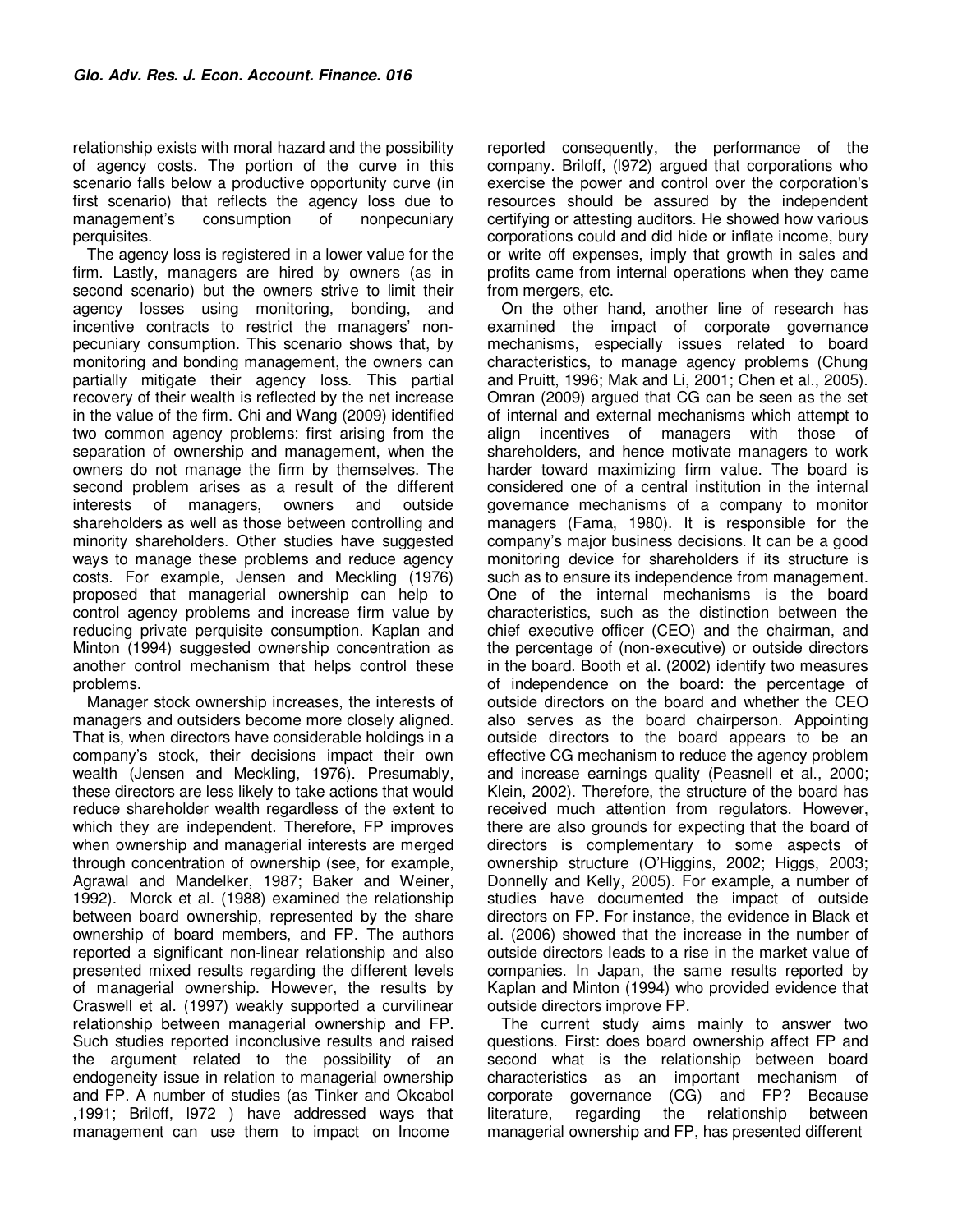arguments and addressed the endogenous nature of this relationship, the study employs ordinary least square (OLS) and two stages least square (2SLS) regression analysis to test the association between managerial ownership and board characteristics (independent variables) and FP measured by three different measures namely return on assets - ROA, return on equity - ROE, and Tobin's Q (dependent variables) using a sample of 96 of the most active listed Egyptian companies on the Egyptian Stock Exchange (EGX). Egypt, the focus of this study, has a unique place among the countries of the Mediterranean basin. Because of geographical location, historical and political events, Egypt has a heritage of culture and civilization since ancient times. These characteristics give this study a special importance, since the results could be applicable to a wide range of surrounding countries.

The remainder of the paper is organized as follows. The next section, section 2, describes the main features of the Egyptian context. Section 3 discusses arguments regarding the effect of board ownership on FP. Section 4 presents the relevant literature and hypotheses development related to the effect of board ownership and characteristic on FP. Section 5 discusses the methodology of the study, which includes the sample and the variables. Section 6 discusses the empirical results. Conclusions are drawn in Section 7.

# **The Egyptian Context**

Egypt plays an essential role in policy-making in Arab regions and the continent of Africa. The Egyptian Exchange (EGX) was established in 1883 and 1903 in Alexandria and Cairo respectively; and reached their historic peak in the 1940's when, together, they constituted the fifth largest market in the world. After several decades of low market activity, the exchanges started growing again in the early 1990s, spurred by economic reform, privatization and changes in the regulatory environment.

The Egyptian stock market has witnessed a lot of developments especially after the government started the economic reform programme in the early 1990s. The Capital Market Authority (CMA), which is an official supervisory authority in Egypt, is responsible for assuring the development of transparent and secure market activities and for facilitating capital growth by improving required disclosure, encouraging more secure institutions for trading securities, and promoting the introduction of markets for new investment instruments. The Capital Market Law (CML) No. 95 of 1992 regulates the capital market, and provides the framework and supervision of the stock exchange and

market intermediaries. The second part of this law concerns the stock exchanges and the third part concerns the companies allowed to work under this law in the stock market. Furthermore, the early 2000s witnessed great efforts by the Egyptian government and their agents including issuance of new rules to establish and activate CG practices in the Egyptian stock market. For example, CMA requires listed companies to practice transparency and disclosure.

The Egyptian CG code was issued in light of OECD guidelines in 2005. The implementation and enforcement of this code is considered a critical contribution to make Egyptian companies more transparent and understandable for international investors. The final version of the Egyptian corporate governance code, issued in 2006, demonstrates the principles for equitable treatment of all shareholders including the state as a shareholder, conflict of interest issues, transparency and disclosure, and responsibilities of the board of directors. Recent years in Egypt have witnessed a number of major reforms, mostly incorporated in new stock exchange listing rules. The EGX listing rules contain three criteria to begin the process of differentiating and "branding" listed issuers. The new criteria include profitability, minimum share capital, and the number of shareholders.

Egyptian companies have single tier boards comprised of an odd number of members, with a minimum of three. Two "experts" may be appointed to the board; they are full members of the board, and they vote. The general assembly meeting elects directors for renewable terms of three years, sets their remuneration, and can remove them if necessary. It is preferred that the majority of board members are nonexecutive members and also the chairman and CEO are not the same persons. The board is the ultimate body governing the corporation and is responsible for monitoring the implementation of the company's objectives set by the general assembly meeting. Board functions include appointing management, calling shareholder meetings and submitting financial statements and reports, investing company funds and making loans. The directors' report includes a summary of activities, market conditions, and plans for the following year (World Bank, 2004; CIPE, 2005).

# **Arguments Regarding the Effect of Board Ownership on FP**

The separation of ownership and control creates potential conflicts of interests between board of directors and shareholders. Board ownership affects the degree of congruence between the interests of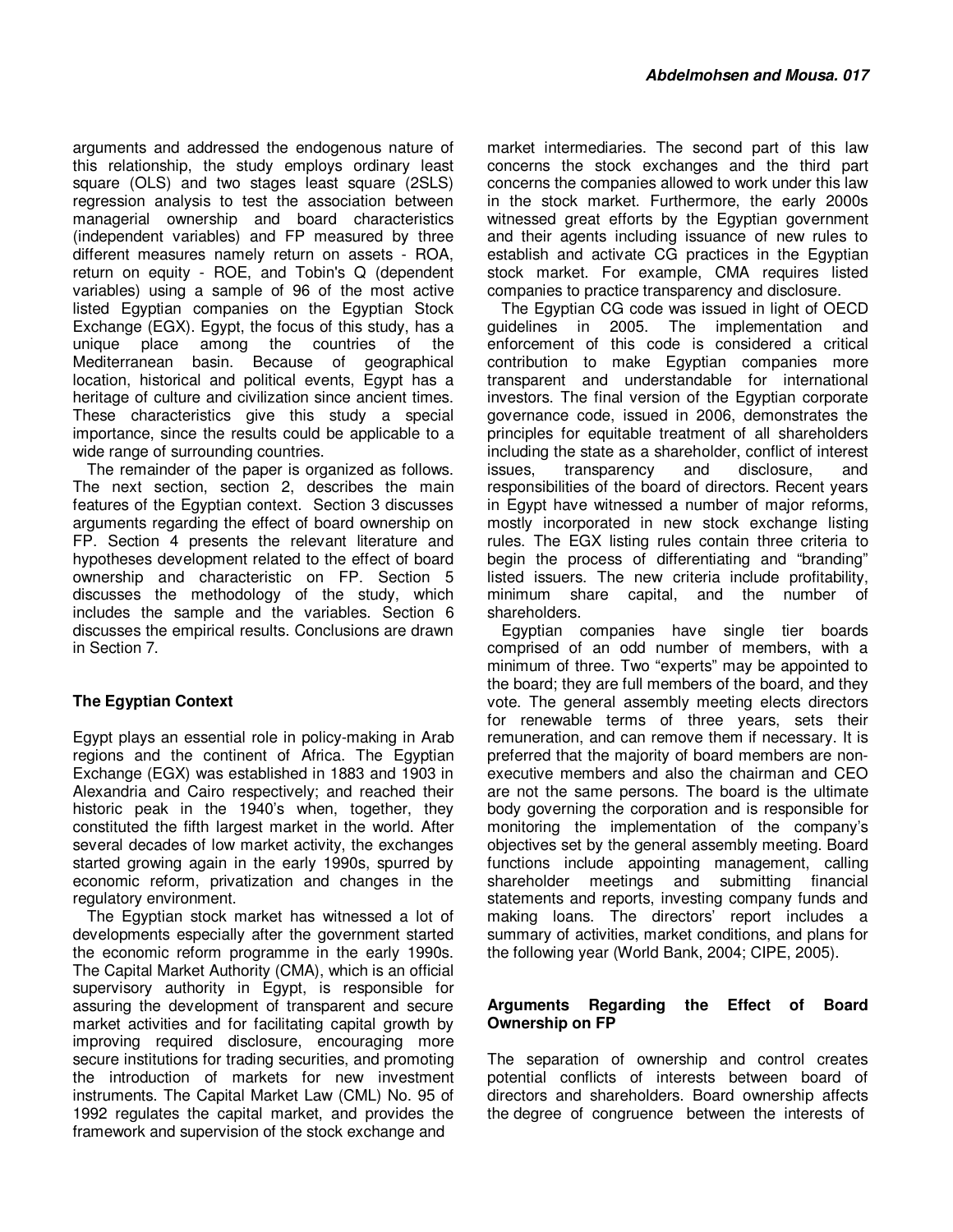owners and the board or management (Mak and Li, 2001). Stock ownership by officers and board members gives them an incentive to improve the FP (Brickley et al., 1988). Porter (1992, p.13) pointed out that "outside owners should be encouraged to hold larger stakes and to take a more active and constructive role in companies. Ownerships should be expanded to include directors, managers, employees, and even customers and suppliers". When officers and board members have considerable holdings in a company's stock (either direct holdings of stocks or options on the firm's stock) their decisions impact their own wealth (Booth et al., 2002). Further, the impact of the directors' decisions on their wealth is compounded when the receipt of stock or options is a component of their compensation package.

In general, an extensive review of the relevant literature regarding the effect of board ownership on FP presents two competing arguments namely the convergence-of-interests or interest alignment and the entrenchment effects.

**The first argument** (the convergence-of-interests or interest alignment): This argument suggests that increasing board ownership creates a convergence of owner and manager interests, thus resulting in a positive impact on FP. According to Jensen and Meckling (1976), the greater the percentage of stocks owned by top managers, the more likely they will make decisions consistent with maximizing stockholders' wealth since that will maximize their own wealth. Therefore, board ownership serves as an important means of controlling agency problems.

In Japan, a number of studies (Morck et al., 2000; Hiraki et al., 2003; Chen et al., 2005) have reported a positive relationship between board ownership and FP supporting the argument that as ownership increases, there is greater alignment of managerial interests with stockholders of Japanese firms. For instance, Morck et al. (1988) examined the relation between board ownership and FP (as measured by Tobin's Q) for large 371 US firms (Fortune 500 firms) in a 1980. They reported a significant non-linear relationship (the form of U shape). For instance, a positive and significant relationship of board ownership between 0% and 5%; a negative and significant relationship between 5% and 25%; and a positive and significant relationship between 25% and 100%. Similarly, Hiraki et al. (2003) provided evidence that board ownership is positively related to the value of Japanese manufacturing companies.

Furthermore, McConnell and Servaes (1990) used Tobin's Q and reported a significant positive influence of board ownership, at least at the lower levels of ownership, which supported a curvilinear relationship between board ownership and FP. They considered the impact of both board ownership and ownership

concentration on FP in two different cross-sectional samples, one for 1976 and the other for 1986. The authors examined piece-wise regressions using the same breakpoints as Morck et al. (1988) 5 and 25%. The results showed a strong positive significant coefficient in the range of 0–5% and a less strong positive significant coefficient within the 5–25% range of board ownership. However, the coefficient beyond 25% board ownership was negative but not significant. Chung and Pruitt (1996) recognized that FP (measured by the firm's Tobin's Q), executive stock ownership and executive compensation are jointly determined, because stock ownership and compensation are both mechanisms by which executives are bonded in order to act in the best interests of the shareholders. The authors found a strong positive correlation between CEO ownership and FP. Cole and Mehran (1998) investigated the relationship between ownership structure and FP, using a sample of 94 thrift institutions that converted from mutual to stock ownership between 1983 and 1987. The authors found a significant increase in the percentage of the firm owned by the largest inside stockholder, and a significant improvement in FP after the increase in board ownership.

The second argument (the entrenchment effect): It suggests that high proportions of board ownership have an adverse influence on FP. This argument suggests that no significant positive association exists between board ownership and FP. Accordingly, there is a negative or non-existent relationship between board ownership and FP (e.g., Demsetz and Lehn, 1985; Cho, 1998; Ng, 2005). For instance, Demsetz (1983) argued that the increase in the level of board ownership can reduce FP. Managers who control a substantial fraction of shares can have enough voting power to guarantee their own stable employment in the firm. Thus, these managers can indulge in their own benefits rather than shareholder value via the large proportion of board ownership. This argument suggests that a high range of board ownership has a negative, non-linear effect on FP (see for example, Fama and Jensen; 1983; Demsetz, 1983; Villalonga and Amit, 2006). Explanation of this argument is provided by Fama and Jensen (1983) who pointed out that significant board ownership can create additional costs. Despite a lack of personal incentives, market discipline can force managers to pursue shareholder value maximization. In contrast, when managers own a substantial fraction of firm shares, which gives them substantial voting power, they may satisfy their position without endangering their employment or salary. Thus, excessive board ownership may have a negative impact on FP. Chen et al. (2005) provided evidence of poor alignment between managerial incentives and shareholder interests at low levels of family ownership,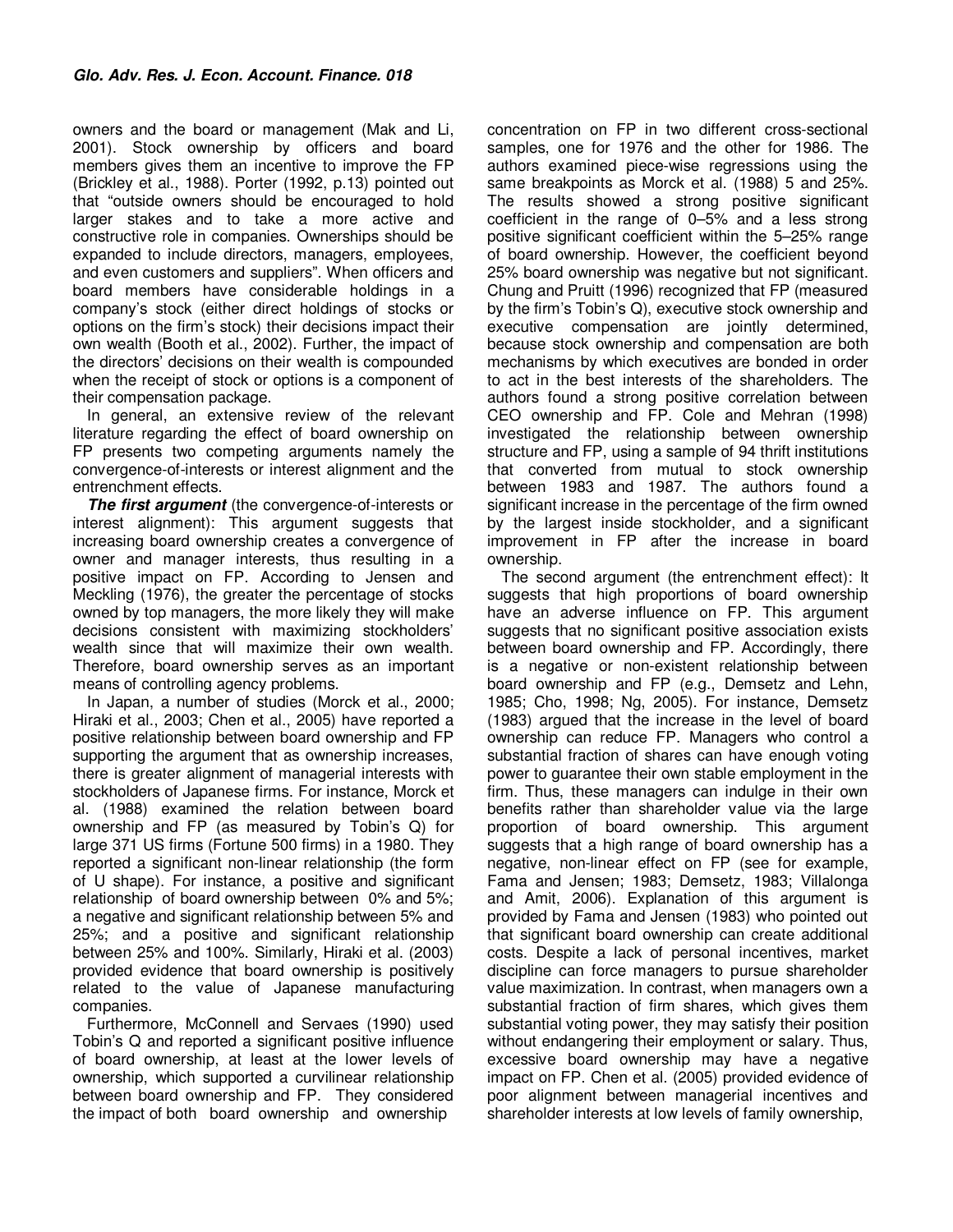and evidence of managerial entrenchment at higher levels of family ownership using a sample of 412 publicly listed firms in Hong Kong during 1995–1998.

A non–linear relationship between board ownership and FP by using 349 publicly traded Australian firms in 1986 and 1989 was showed by (Craswell et al., 1997). Also, Hermalin and Weisbach (1988) investigated the effect of board ownership and board composition on FP. They reported a significant non-monotonic relation between different levels of board ownership and FP, for instance, a positive relation between 0% and 1%; a decreasing relation between 1% and 5%; an increasing relation between 5% and 20%; and decreasing beyond 20%. Demsetz and Villalonga (2001) examined the relation between the ownership structure and the performance of corporations in 223 US firms by examining two dimensions of this structure likely to represent conflicting interests, the fraction of shares owned by management and the fraction of shares owned by the five largest shareholding interests. They found no statistically significant relation between board ownership and FP.

On the other hand, the literature on examining the relationship between ownership structure and FP presents a critical question regarding ownership structures causing changes in FP or FP leading to changes in ownership structure? Potential endogeneity suggests the possibility that performance is as likely to affect ownership structure as ownership structure is to affect FP. A number of studies (Demsetz, 1983; Fama and Jensen, 1983) argued that endogeneity is an important issue to consider and supported the possibility of an endogeneity issue in relation to ownership structure and FP (Demsetz and Lehn, 1985 and Drakos and Bekiris, 2010). For instance, Demsetz and Lehn (1985) argued that ownership structure should be regarded as an endogenous outcome of shareholder's decisions and market trading. This endogeneity, among other factors, by FP itself, must be taken into account when seeking to ascertain the relation between ownership and performance (Demsetz and Villalonga, 2001).

Drakos and Bekiris (2010) investigated the relationship between board ownership and FP using a sample of 146 firms listed in the Athens Stock Exchange between 2000 and 2004. The main findings indicated that when board ownership is treated as endogenous, managerial ownership has a positive impact on FP. In contrast, in Korea, Cho (1998) examined whether ownership structure affects investment which, in turn, affects FP using a sample of 326 Fortune 500 manufacturing firms in 1991. The results reported that there is a significant relationship between board ownership and investment but has a non–linear relation. The relation between board ownership and investment is positive for ownership

levels below 7%, negative for the levels between 7% and 38%, and positive for levels above 38%. It should be noted that, when an endogeneity problem exists, ordinary least square (OLS) regression yields inconsistent results. In such cases, 2SLS (two stage least square) is recommended as an appropriate analysis method (Kennedy, 1998). The above discussion shows that mixed results have been reported on the relationship between board ownership and FP and it can be argued that although the relationship between board ownership and FP has received considerable attention in literature, such literature fails to reach a consensus regarding the nature of the relationship.

# **Literature Review and Hypotheses Development**

In the light of the objectives of the current study, the relevant literature can be classified into two groups of research. The first group of research examines the relationship between board ownership and FP. The second group of research examines the association between board characteristics and FP as follows:

# **Board Ownership and FP**

The effect of board ownership on FP is theoretically complex and empirically ambiguous. Consequently, the literature has reported inconclusive results and show both linear and curvilinear relations, depending on the tradeoffs between the alignment and entrenchment effects. Entrenchment viewpoint suggests that a negative or no significant relationship exists between board ownership and FP (e.g., Demsetz and Lehn, 1985; Morck et al., 1988; McConnell and Servaes, 1990; Cho, 1998; Holderness et al., 1999). while, a positive relation is suggested by an alignment viewpoint (Chung and Pruitt, 1996; Morck et al., 2000; Hiraki et al., 2003; Chen et al., 2005; Lin et al., 2008). Therefore, the following hypotheses can be suggested:

H1: Board ownership has a significant positive effect on FP (in the form of alignment effect).

H2: Board ownership has a significant negative effect on FP (in the form of the entrenchment effect).

#### **Board Characteristics and FP**

The structure of the board has received much attention from regulators as one part of the internal corporate governance mechanism. The board of directors is considered pivotal in a company's CG literature. It plays an essential role in setting the firm's strategic goals and in selecting the strategies and general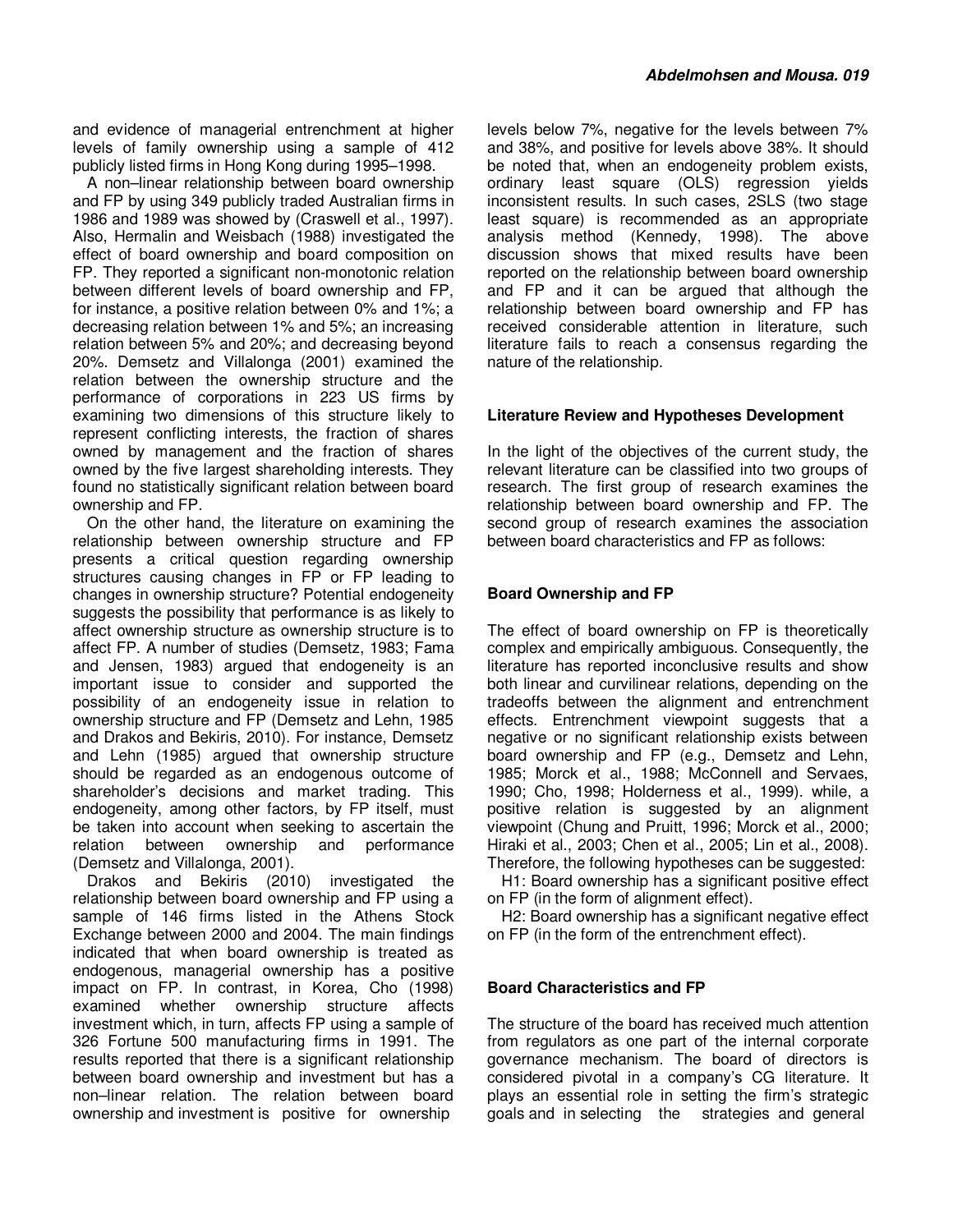policies that govern the work flow inside the firm. The board has the obligation to determine the firm's overall strategy, and to ensure that adequate controls are in place to protect shareholder value (Keenan, 2004).

In practice, corporate boards delegate most of their duties to the management team but retain the power to hire, compensate and, if necessary, replace the top executives (Fama and Jensen, 1983). The ultimate responsibility for corporate decisions, however, remains with the board. Several board characteristics (e.g.: board size, board composition, role duality) have been examined in the literature (John and Senbet, 1998; Kiel and Nicholson, 2003; Pye, 2000; Yarmack, 1996). Following Jensen (1993) who argued that three board characteristics affect the monitoring potential of a board namely board size, board composition and CEO/Chair duality, three board characteristics are discussed in the current study as follows:

# **Board Size**

Board size affects the efficiency of the board control function. Previous studies showed that a board's ability to monitor and make important corporate decisions increases with its size (John and Senbet, 1998; Kiel and Nicholson, 2003). However, other studies argued that firms with large boards are less effective than firms with a small board. For example, Jensen (1993) and Pye (2000) pointed out that a limited number of board members is important to make effective governance mechanisms. Yermack (1996) found that firms with small boards have increased quality of monitoring and decision making by the board of directors. According to this argument, firms with small boards have higher market values and provide stronger CEO performance incentives from compensation and threat of dismissal than firms with larger boards. Hermalin and Weisbach (2003) reported that board size is negatively related to FP and the quality of decision-making. In the light of the above previous studies, it can be concluded that empirical research examining the relationship between board size and FP has provided inconclusive results. Accordingly, the following hypothesis is formulated as follow:

**H3**: Board size has a significant effect on FP.

# **Board Composition (Percentage of Outside Directors)**

The role of outside directors in resolving agency problems are addressed heavily the CG literature. Outside directors are motivated to work in the best interests of the minority shareholders as they bear substantial reputation costs if they fail in their duties

(Fama and Jensen, 1983; Srinivasan, 2005). Nonexecutive directors act as a reliable mechanism to diffuse agency conflicts between managers and owners (Fama and Jensen, 1983). They are viewed as providing the necessary checks and balances needed to enhance board effectiveness. Moreover, it was argued that outside directors seem to be more influential in terms of board decision making (Pye, 2000). Boards dominated by outsiders are in a better position for monitoring and controlling managers (Dunn, 1987). Fama and Jensen (1983) declared that outside directors have an incentive to act as monitors of management because they want to protect their reputations as effective, independent decision makers.

Lefort and Urzúa (2008) investigated the effect of outside directors as an internal CG mechanism in companies with high ownership concentration by using a sample of 160 Chilean companies for a period of four years. They reported that an increase in the proportion of outside directors affects company value. Also companies that present more exacerbated agency conflicts tend to incorporate professional directors to the boards, in an effort to improve CG and ameliorate the agency problem. Using a sample of 52 newly privatized Egyptian listed companies in the period from 1995 to 2005, Omran (2009) provided evidence that outside directors are an effective corporate governance mechanism and argued that the higher proportion of outside directors has a positive effect on FP.

Choi et al. (2007) reported that the increase in the percentage of outside directors is positively associated with an increase in FP as measured by Tobin's Q. Peng (2004) provided evidence on the positive effect of outside directors on FP from a sample of Chinese listed firms when performance was measured in terms of sales growth. In the same line, Booth et al. (2002) reported the same results by using the market value and net income of the firm as a measurement of performance. Also, Black et al. (2006) explored the factors affecting board composition in Korea, and found that the percentage of outside directors in Korean firms has a positive correlation with Tobin's Q.

In contrast to the above previous studies, a negative relationship between outside directors and FP was reported. For example, Klein (2002) found a significant negative association between the magnitude of abnormal accruals and the percentage of outside directors on the board. Furthermore, in the UK, Peasnell et al. (2000) provided evidence of a significant negative association between incomeincreasing accruals and the proportion of outside board members.

Other studies have reported no relationship between the percentage of outside directors and FP. For example, Chen et al. (2005) examined the effect of CG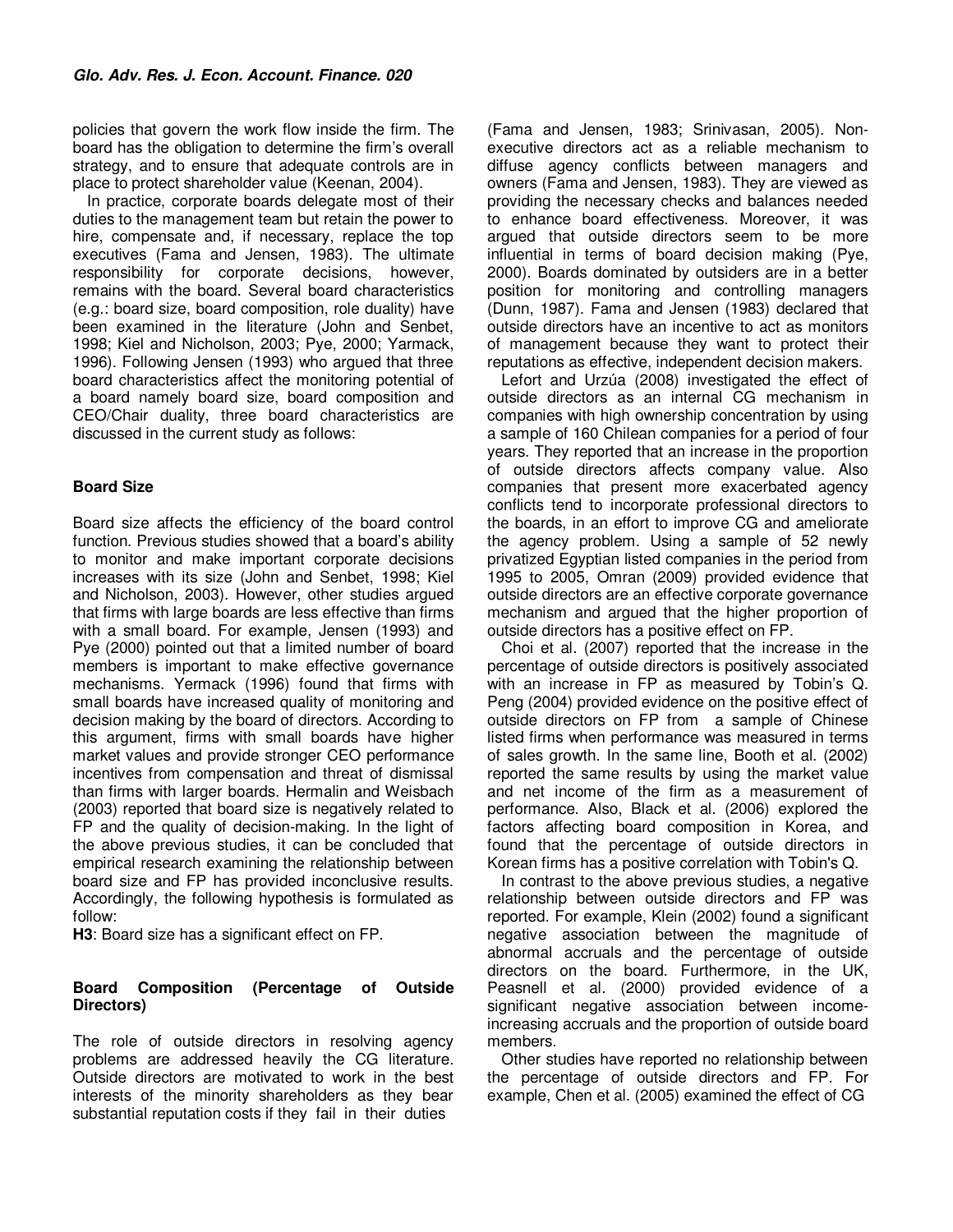on FP using a sample of 412 publicly listed companies in Hong Kong during 1995–1998. They concluded that the composition of the board of directors as one of CG mechanism has little impact on FP. Similarly, in the US, Hermalin and Weisbach (2003) pointed out that firms with a higher proportion of outside directors are not significantly associated with superior FP.

In the light of the above, it appears that the literature provided mixed findings regarding the relationship between board composition and FP. The following hypothesis can be formed:

**H 4:** the percentage of outside directors has a significant effect on FP.

# **CEO/Chair Duality**

The board leadership structure or CEO/Chair duality (means the same person holding the positions of company CEO and chairman of the board of directors) is one of the essential concerns in CG. The literature has argued that the separation between CEO and chairperson positions can improve the efficiency and effectiveness of internal control systems in companies, consequently, FP will be affected. When the chairman of the board of directors also takes the role of the CEO, the effectiveness of the board to monitor top management is decreased (Firth et al., 2007). when the CEO also holds the position of chairman of the board, internal control systems fail as the board cannot effectively perform its key control functions(Jensen, 1993). In contrast, Brickley et al. (1997) argued that the separation of duties incurs costs and they found that these costs outweigh the benefits in large U.S. companies.

 Contradictory results have been reported by empirical studies, for instance, Chen et al. (2005) found a negative relationship between CEO/Chair duality and FP (measured by return on assets, return on equity, and the market-to-book ratio). However, other studies reported that the separation between the two positions, chairperson and CEO has no significant impact on FP (Brickley et al., 1997; Vafeas and Theodorou, 1998). In the same line, Omran (2009) ,in Egypt, reported that FP is not affected by a separation between CEO and chairperson positions. Consistent with literature, the following hypothesis can be suggested:

H5: the separation between CEO and chairperson positions has a significant effect on FP.

#### **RESEARCH METHOD**

The current section is devoted to explaining the methodology that was adopted in the study, where the

researcher obtained the data and how the dependent and independents variables are identified. Also the form of data analysis being undertaken to test the hypotheses developed earlier in this research.

#### **The Sample**

The empirical investigation of the current research was based on a sample of 96 publicly traded companies included in the "EGX 100 Index" at the end of 2010. The "EGX 100 Index", which is semi-annually reviewed by the EGX administration, includes all companies of both the "EGX 30 Index" and the "EGX 70 Index". Among these companies, banking and insurance listed companies were excluded from the sample because of different regulations imposed by the Central Bank of Egypt. To build the database for this study, several sources have been relied on; one main source was "Egypt for Information Dissemination - EGID" which is a fully owned subsidiary of the Egyptian Exchange (EGX) and is the main provider of information about the Egyptian stock market. Data on companies' ownership structure and board of directors was obtained from EGID. Other sources were companies' annual reports (the financial period 2010); the web page of each of the selected companies (if available); and other specialized websites which include data bases of listed companies in the EGX (e.g. www.mistnews.com; and www.mubasher. net;). Companies' annual reports and various web pages were used to obtain data related to dependent variable (e.g.: return on assets - ROA, return on equity - ROE, and Tobin's Q).

#### **Definition and Measurement of Dependent and Independent Variables**

#### **Dependent Variables**

Three measures for FP have been employed in this study as dependent variables. Two accounting measures of performance, namely, ROA and ROE, are used as dependent variables, in addition, Tobin's Q as a market measure.

Tobin's Q is used in a number of studies (Demsetz and Lehn, 1985; Morck et al., 1988; McConnell and Servaes, 1990; and Demsetz and Villalonga, 2001) to examine the relationship between ownership structure and FP. In the current study, following previous studies (Lefort and Urzúa, 2008; Mak and Li, 2001; Himmelberg et al., 1999**),** Tobin's Q is defined as the sum of market value of ordinary shares issued, the total book value of debt and the book value of preference shares, divided by the book value of total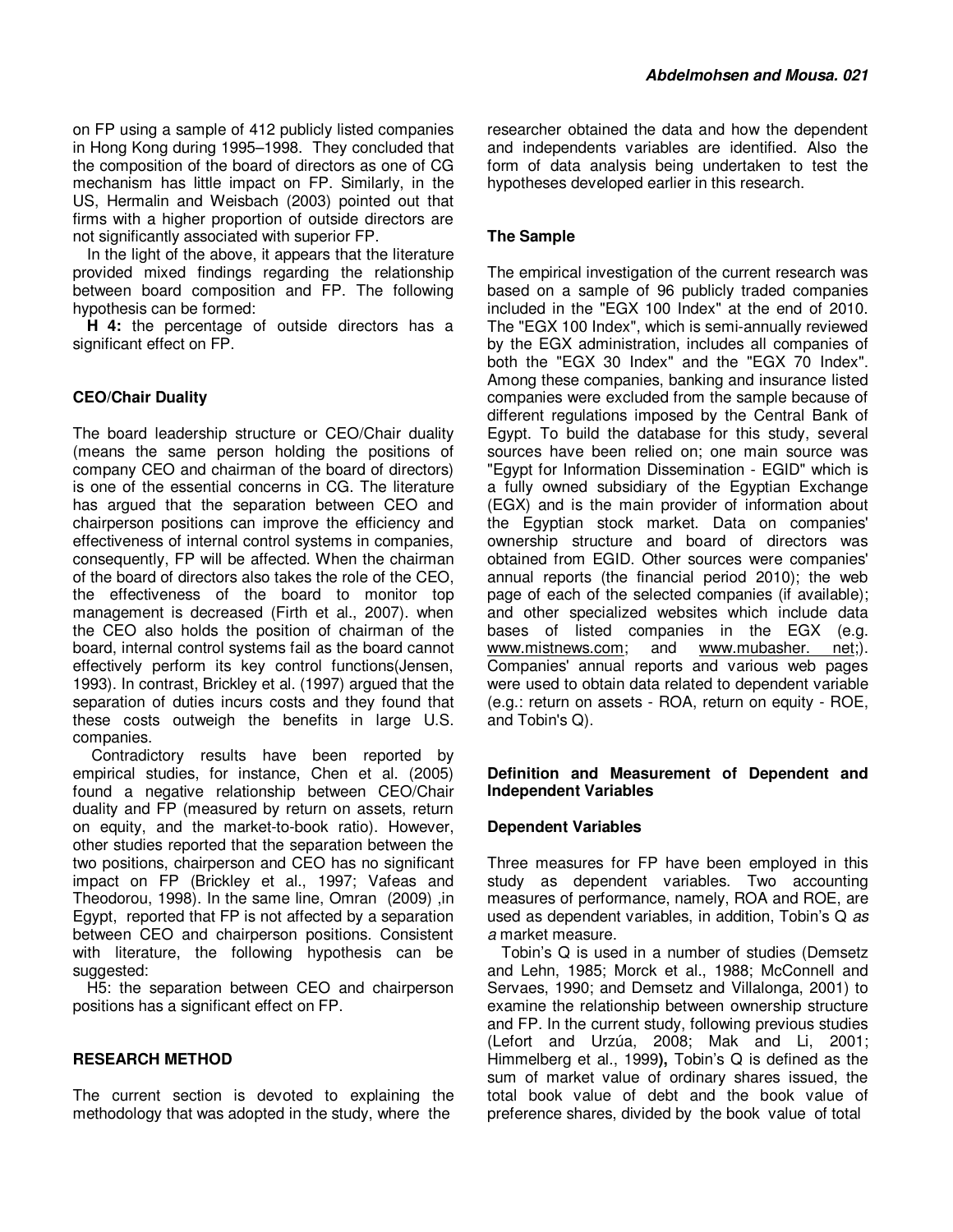**Table 1. Definitions of the Variables Used in the Empirical Analysis** 

| <b>Variables</b>                   | <b>Definitions</b>                                                  |
|------------------------------------|---------------------------------------------------------------------|
| Dependent variables:               |                                                                     |
| - Return on assets (ROA)           | - net profit to total assets                                        |
| - Return on Equity (ROE)           | - net profit to total equity.                                       |
| - Tobin's Q (TOBINQ)               | - (market value of common stock + the book value of preferred stock |
|                                    | + and total book value of debt) / book value of total assets        |
| Independent variables:             |                                                                     |
| - Chairman ownership (CHAOWN)      | - Percentage of shares owned by the Chairman                        |
| - CEO ownership (CEOOWN)           | - Percentage of shares owned by the CEO                             |
| - Directors' Ownership (DIROWN)    | - Percentage of shares owned by the Board of Directors              |
| - Board size (BSIZE)               | - Number of board members                                           |
| - Non-executive directors (OUTSID) | - Fraction of outside directors to total number of board members    |
| - CEO/Chair duality (CCDUAL)       | -Dummy variable takes one if the chief executive officer and the    |
|                                    | chairman of the board are the same person, and zero otherwise.      |
| <b>Control variables:</b>          |                                                                     |
| - Firm size (FSIZE)                | - Firm total assets                                                 |
| - Leverage (FLEVER)                | - Firm total liabilities/total assets                               |
| - liquidity (FLIQUI)               | - Firm total current assets / total current liabilities             |

assets. Tobin's Q interpret as proxies for FP, in general, well-managed firms should have ratios larger than one, indicating that the current allocation of the firms' assets is value-increasing. For the accounting measures of FP, following a number of previous studies (e.g.: Sun and Tong, 2003; Mak and Li, 2001; Omran, 2009), the current study considers return on assets (ROA) is measured as the ratio of the net profit to total assets and return on equity (ROE) is measured as the ratio of the net profit to total equity.

#### **Independent Variables**

In addition to the above dependent variables, there are six independent variables. Three variables relate to managerial ownership, first is chairman ownership (CHAOWN) measured as the fraction of total company shares outstanding held by the chairman; the second is CEO ownership (CEOOWN) measured as the fraction of total company shares outstanding held by the CEO and the third is directors' ownership (DIROWN) measured as the fraction of total company shares outstanding held by other directors in the board. The study did not take into account the employee ownership variable because of the difficulty of tracing information on this factor, in addition to the nonproliferation in the Egyptian environment.

Another three variables are related to board characteristics. Board size (BSIZE) measured as the total number of board members; percentage of outside directors (OUTSID) measured as the fraction of outside or non-executive directors on the board to the total number of board members; and last CEO/Chairman

duality (CCDUAL) which is equal to 1 when the CEO also serves as Chairman of the board of directors and 0 otherwise).

#### **Control Variables**

A set of control variables has been used by a number of studies (Demsetz andVillalonga, 2001;Demsetz and Lehn, 1985; Holderness et al. ,1999; Kole, 1996) to fix effects to control for the endogeneity of managerial ownership, such variables as (firm size; capital intensity, advertising intensity, cash flow, investment rate, profit rate, advertising-to-sales ratio, fixed assetsto-sales ratio, market risk; and leverage). Himmelberg et al. (1999) argued that firm size has an ambiguous effect on the agency problems' aspects. Also, monitoring and agency costs can be greater in large firms, increasing desired managerial ownership.

Large firms are likely to employ more skilled managers, who are consequently wealthier, suggesting a higher level of managerial ownership. These firms might enjoy economies of scale in monitoring by top management and by rating agencies, leading to a lower optimal level of managerial ownership. Following Cho (1998) and Morck et al. (1988) who used control variables such as firm size and financial leverage, type of industry. The current study has used three control variables namely firm size (FSIZE) as measured by book value of total assets, leverage (FLEVER) as measured by total debts to total assets, and liquidity (FLIQUI) as measured by current assets to current liabilities. Definitions of the variables used in the empirical analysis are presented in Table 1 above.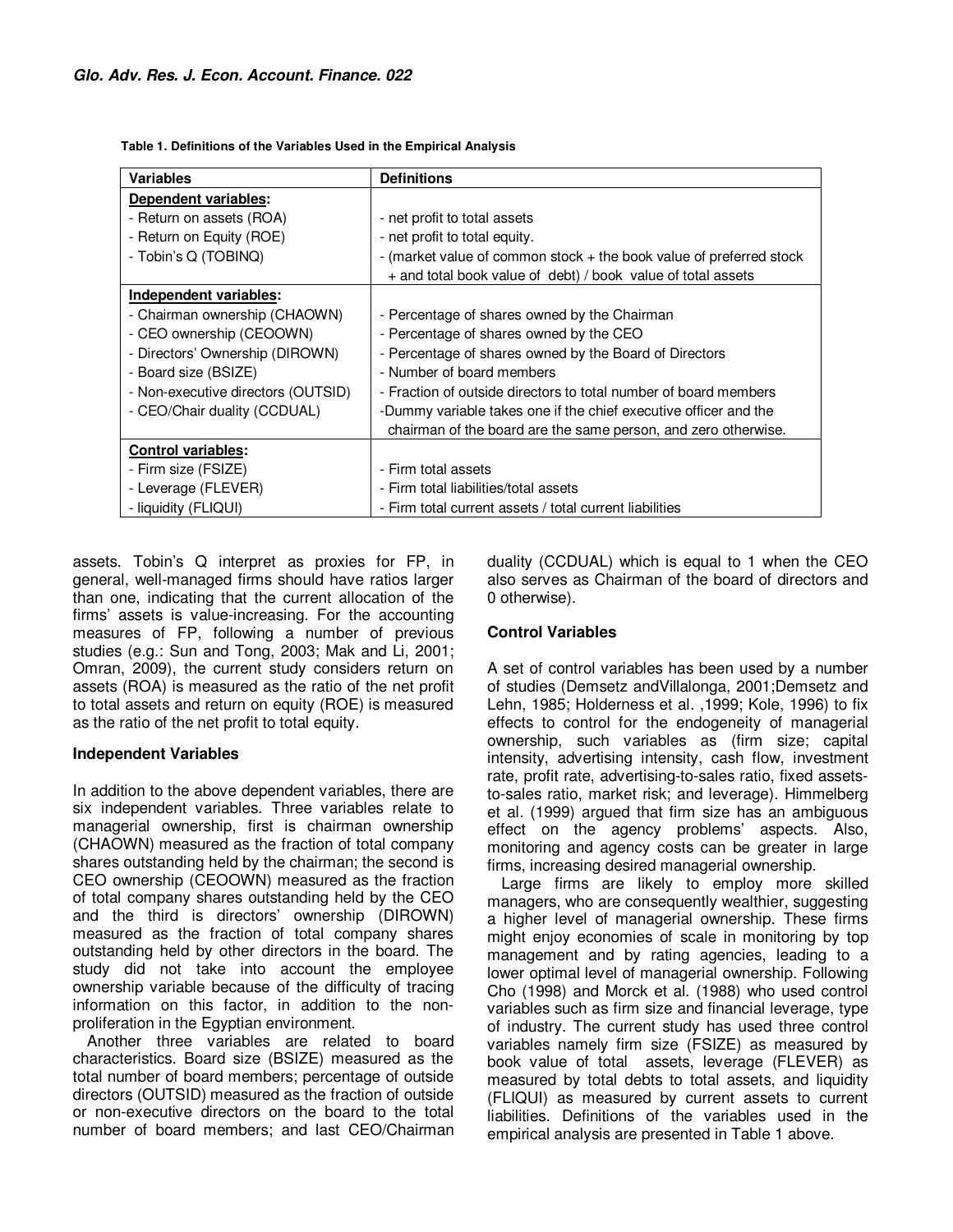**Table 2.** Descriptive Statistics for Variables Used in the Study

| <b>Variables</b>                 | <b>No</b> | <b>Minimum</b> | <b>Maximum</b> | <b>Mean</b> | Std. D.   |
|----------------------------------|-----------|----------------|----------------|-------------|-----------|
| <b>FP</b>                        |           |                |                |             |           |
| <b>ROA</b>                       | 96        | $-6.27$        | 32.59          | 2.526       | 5.899     |
| <b>ROE</b>                       | 96        | $-10.79$       | 55.39          | 8.271       | 12.386    |
| Tobin's Q                        | 96        | .56            | 3.14           | 1.463       | .651      |
| <b>Managerial ownership</b>      |           |                |                |             |           |
| Chairman Ownership (CHAOWN)      | 96        | .000           | 23.330         | 2.303       | 4.854     |
| CEO Ownership (CEOOWN)           | 96        | .000           | 31.490         | 3.857       | 7.758     |
| Directors Ownership (DIROWN)     | 96        | .000           | 51.660         | 5.413       | 12.502    |
| <b>Board characteristics</b>     |           |                |                |             |           |
| Board size (BSIZE)               | 96        | 5              | 17             | 9.14        | 2.726     |
| Non-executive directors (OUTSID) | 96        | .10            | .60            | .341        | .113      |
| CEO/Chair duality (CCDUAL)       | 96        | 0              | 1              | .35         | .468      |
| <b>Control variables</b>         |           |                |                |             |           |
| Firm size (FSIZE) (EGP' 000)     | 96        | 3879.54        | 54,662,000     | 9.2449E6    | 5.96316E7 |
| Leverage (FLEVER)                | 96        | .09            | 87.35          | 33.271      | 24.316    |
| Liquidity (FLIQUI)               | 96        | .25            | 7.18           | 1.772       | 1.455     |

# **Data Analysis**

Besides the descriptive statistics which mainly depend on the percentage, the mean, and the standard deviation, a statistical analysis (Pearson correlation and regression analysis) was carried out using the Statistical Package for Social Sciences (SPSS). Pearson correlation was used to explore the strength of the relationship between dependent variables (ROA, ROE and TOBINQ) and independent variables (CHAOWN, CEOOWN, DIROWN, BSIZE, FLEVER and FLIQUI). In addition to the correlation analysis, two types of regression analysis were performed (OLS and 2SLS) for the three measures of FP as dependent variables and six independent variables (managerial ownership and board characteristics variables). The regression equation used is as follows:

#### Model 1

*Y* (ROA, ROE, and TOBINQ) =  $\beta_0 + \beta_1$  CHAOWN +  $\beta_2$ CEOOWN + *β*3 DIROWN + *β*4 BSIZE + *β*5 OUTSID + *β*6 CCDUAL + *β*7 FSIZE + *β*8 FLEVER + *β*9 FLIQUI + *ε* Model 2

*Y* (ROA, ROE, and TOBINQ) =  $\beta_0 + \beta_1$  CHAOWN +  $\beta_2$ CEOOWN + *β*3 BSIZE + *β*4 OUTSID + *β*5 CCDUAL + *β*6 FSIZE + *β*7 FLEVER + *β*8 FLIQUI + *ε* Model 3

*Y* (ROA, ROE, and TOBINQ) =  $\beta_0 + \beta_1$  CHAOWN +  $\beta_2$ DIROWN + *β*3 BSIZE + *β*4 OUTSID + *β*5 CCDUAL + *β*<sup>6</sup> FSIZE + *β*7 FLEVER + *β*8 FLIQUI + *ε* Model 4

 $Y$  (ROA, ROE, and TOBINQ) =  $\beta_0 + \beta_1$  CEOOWN +  $\beta_2$ DIROWN + *β*3 BSIZE + *β*4 OUTSID + *β*5 CCDUAL + *β*<sup>6</sup> FSIZE + *β*7 FLEVER + *β*8 FLIQUI + *ε*

Where Y = the FP;  $\beta_o$  is a constant;  $\beta_{i,j}$   $_{i=1,\dots, g}$ , is parameters; and ε is error term. In the OLS models, Model 1 involves all of the six independent variables and three control variables. Models 2, 3 and 4 involve the same nine variables eliminating DIROWN from Model 2; CEOOWN from Model 3; and CHAOWN from Model 4. Furthermore, in 2SLS models the following equation is used.

#### 2SLS Models

*Y* (ROA, ROE, and TOBINQ) =  $\beta_0 + \beta_1$  CHAOWN +  $\beta_2$ CEOOWN + β<sub>3</sub> DIROWN + β<sub>4</sub> BSIZE + β<sub>5</sub> OUTSID + *β*6 CCDUAL + *β*7 FSIZE + *β*8 FLEVER + *β*9 FLIQUI + *ε* Where Y = the FP;  $\beta_o$  is a constant;  $\beta_{i,j}$   $_{i=1,\dots, g}$ , is parameters; and ε is error term.

#### **EMPIRICAL RESULTS AND ANALYSIS**

#### **Descriptive Statistics**

Table 2 shows the descriptive statistics for the dependent and all independent variables used in this study. Concerning dependent variables, Table 2 shows that three variables were used to measure FP across the 96 companies included in the sample. For ROA (first one); the mean percentage is 2.526 % with a standard deviation of 5.899 %. The minimum value is –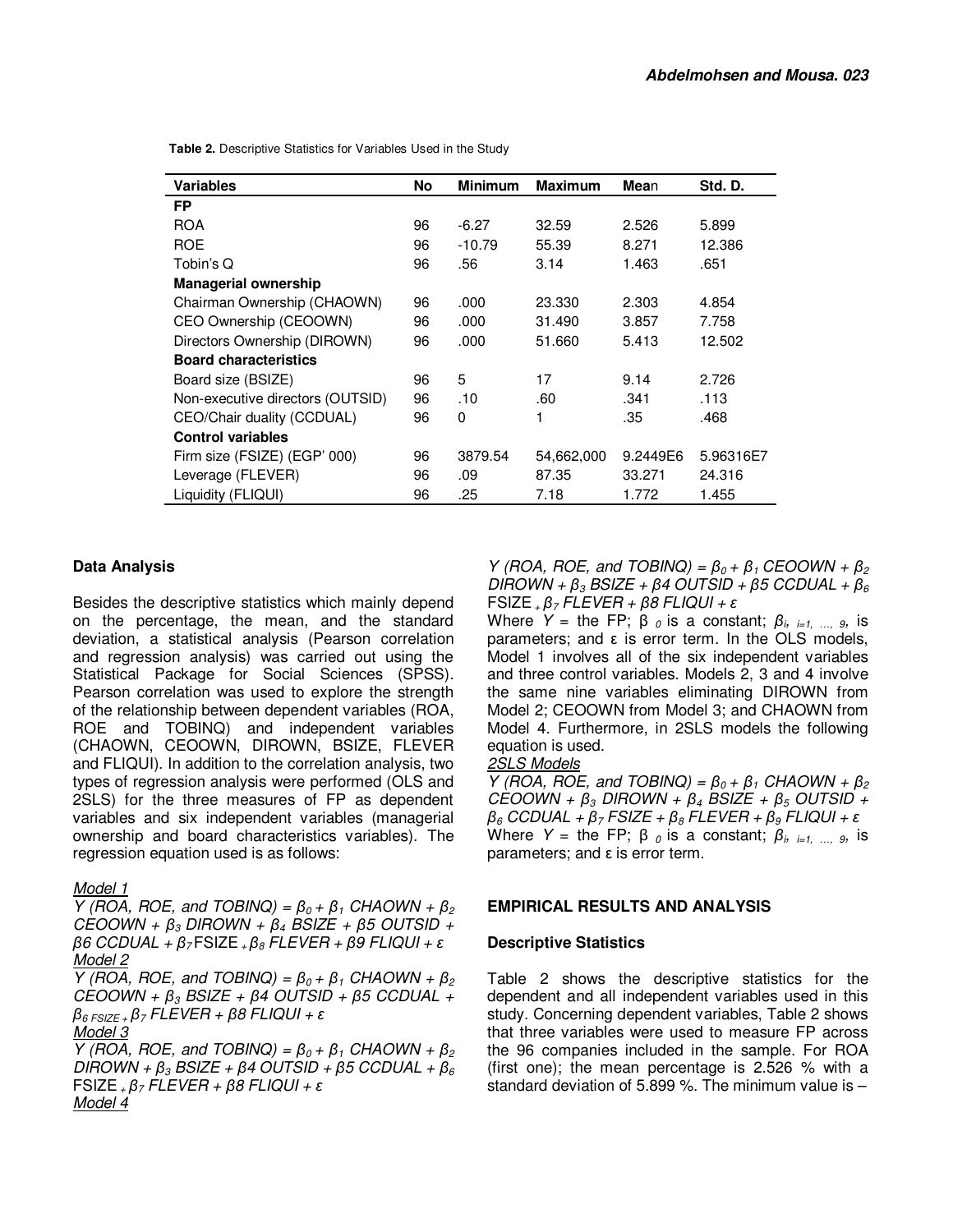6.27 % and the maximum value is 32.59 %. For ROE (the second); the mean percentage is 8.271% with a standard deviation of 12.386%. The minimum value is - 10.79% and the maximum value is 55.39%. It can be noted that the minimum value is negative for both ROA and ROE this may be related to some companies in 2010 having losses because of the international financial crisis. For Tobin's Q (the third); the mean percentage is 1.463% with a standard deviation of 0.651%. The minimum value is 0.56 % and the maximum value is 3.14%. Concerning independent variables, Table 2 shows three variables for managerial ownership, three variables for board characteristics and three control variables. First for managerial ownership variables, the mean percentage of shares held by Chairman ( CHAOWN) is 2.303% ; by CEO (CEOOWN) is 3.857% and Other directors (DIROWN) in the board is 5.413 % with a standard deviation of (4.854 %;7.758% and 12.502% respectively).

Concerning board characteristics variables, the minimum board size (BSIZE) of Egyptian listed companies was 5, while 17 members was the maximum number of board of directors. The mean of the outside directors (OUTSID) to the total number of the board members is (0.341%) with standard deviation of 0.113%. This result indicates that the majority of board members in Egyptian listed companies are executive directors. However, according to Egyptian CG code, the board should comprise a majority of non-executive directors with the technical or analytical skills to benefit the board and the company (This finding is in line with what has been reported in Egypt by Desoky and Mousa, 2012). While, the mean of CEO/Chair duality (CCDUAL) is 0.35% with a standard deviation of 0.468%. Finally Regarding control variables, the firm size (FSIZE), it can be seen that EGP 54.662 billion was the maximum total assets. Also, the mean of leverage (LEVER) for the total sample was 33.271% with a standard deviation of 24.316%, while the minimum was 0.09% and the maximum was 87.35%. Table (2) shows the Descriptive statistics for variables used in this study

# **Correlation Analysis**

In the beginning, it should be noted that the number of independent variables in the primary analysis was seven including chairman ownership (CHAOWN), CEO ownership (CEOOWN), other directors ownership (DIROWN), board size (BSIZE), non-executive directors (OUTSID), CEO/Chair duality (CCDUAL), and total management ownership (TOMOWN). However, the primary analysis showed a highly significant association (0.813) between two independent

variables, total management ownership (TOMOWN) and other directors' ownership (DIROWN). Therefore, it was decided to omit the first one from the analysis. Tabachnick and Fidell (1996, p.86) pointed out that "we must think carefully before including two variables with a bivariate correlation of, say, 0.7 or more in the same analysis". However, to further assess the potential for multicollinearity among independent variables, linear regressions of all independent variables on ROA, ROE, and Tobin's Q were performed, and obtained variance inflation factors (VIF) below 2 and tolerance levels above 0.60 for all independent variables. According to Pallant (2001, p.143), if the tolerance value "is very low (near 0), then this indicates that the multiple correlation with other variables is high, suggesting the possibility of multicollinearity". Therefore, inter-correlation among the six independent variables does not appear to be problematic, and multicollinearity should not be a serious concern in this study.

Table 3 below presents the Pearson correlation coefficients matrix. It shows a number of moderate significant associations among dependent (ROA, ROE and TOBINQ) and some independent variables either of managerial ownership or board characteristics (e.g.: DIROWN and BSIZE). Concerning managerial ownership, Table 3 refers that there is an almost moderate significant positive association (0.271) between DIROWN and ROE as one of the accounting measures of FP. The above finding is consistent with findings reported in some previous studies (e.g.: Morck et al., 2000; Hiraki et al., 2003; Chen et al., 2005) who have reported a positive relationship between managerial ownership and FP. However, the table revealed that there are weak negative associations (- 0.101 and -0.033) between the same independent variable, DIROWN, and other dependent variables of FP namely ROA and TOBINQ respectively. Managerial ownership variables, CHAOWN and CEOOWN, are weak and not significantly correlated with the other two dependent variables of FP, ROA and TOBINQ. Similar results were reported in other previous studies (e.g.: Vafeas and Theodorou, 1998 and Omran, 2009).

Furthermore, only one of the board characteristics variables, BSIZE, has about moderate significant positive association with FP when measured by ROA. However, contradictory results were reported by previous studies in this area of research. For example, Hermalin and Weisbach (2003) concluded that board size is negatively related to FP and the quality of decision-making. The same independent variable, BSIZE, is weakly correlated with FP when measured by ROE and TOBINQ. It should be noted that Table 3 reveals some correlations within FP dependent variables. For instance, positive correlations of 0.417 and 0.276 were found between ROA from one side and ROE and TOBINQ respectively, from the other. Similar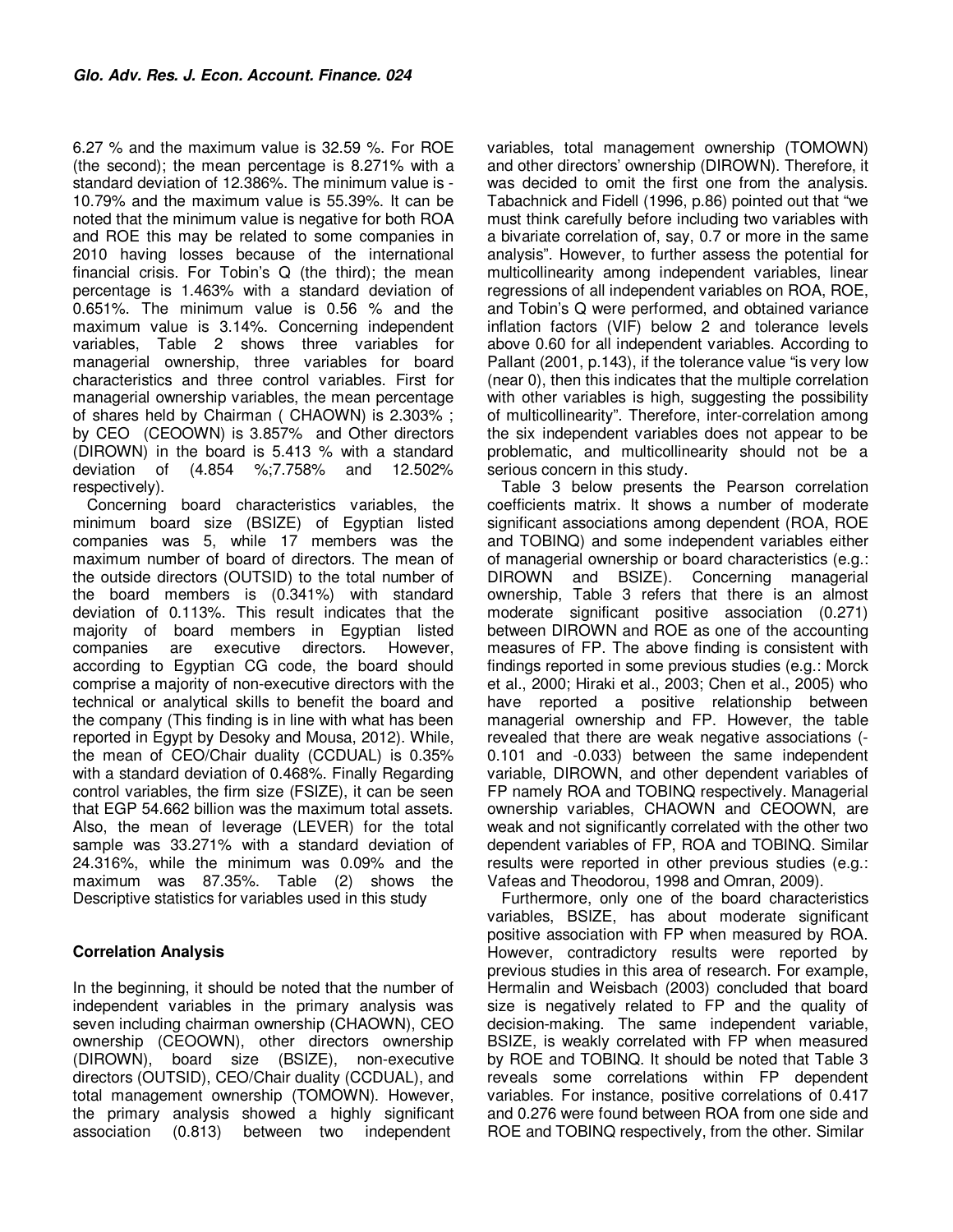|               | РОА      | ноE       |               |               |               |          | <b>BSIZE</b> |          |               | <b>FSIZE</b> | FLEVR   | FLIQUI |
|---------------|----------|-----------|---------------|---------------|---------------|----------|--------------|----------|---------------|--------------|---------|--------|
| Variable      |          |           | <b>TOBINQ</b> | <b>CHAOWN</b> | <b>CEOOWN</b> | DIROWN   |              | OUTSID   | <b>CCDUAL</b> |              |         |        |
| <b>ROA</b>    |          |           |               |               |               |          |              |          |               |              |         |        |
| <b>ROE</b>    | $.417**$ |           |               |               |               |          |              |          |               |              |         |        |
| <b>TOBINQ</b> | $.276*$  | $.402**$  |               |               |               |          |              |          |               |              |         |        |
| <b>CHAOWN</b> | $-131$   | $-069$    | .098          |               |               |          |              |          |               |              |         |        |
| CEOOWN        | .055     | .039      | $-061$        | $.515***$     | 1             |          |              |          |               |              |         |        |
| <b>DIROWN</b> | $-101$   | $.271***$ | $-0.033$      | .124          | .141          |          |              |          |               |              |         |        |
| <b>BSIZE</b>  | $.241*$  | .047      | .067          | $-272**$      | $-233*$       | .145     |              |          |               |              |         |        |
| <b>OUTSID</b> | $-188$   | .052      | .119          | $-.064$       | $-0.008$      | $-.020$  | $.322***$    |          |               |              |         |        |
| <b>CCDUAL</b> | .151     | .078      | $-103$        | .068          | .129          | .065     | .054         | $-0.031$ | $\mathbf{1}$  |              |         |        |
| <b>FSIZE</b>  | .009     | $.322***$ | $-.077$       | $-102$        | $-151$        | $.508**$ | .140         | .084     | .125          |              |         |        |
| <b>FLEVER</b> | $-041$   | $.533*$   | $.298**$      | $.277**$      | .124          | $.311*$  | $-078$       | .112     | $-011$        | .289*        |         |        |
| <b>FLIQUI</b> | $-244*$  | $-240*$   | .017          | .009          | .031          | .088     | .017         | .151     | $.241*$       | .015         | $-.079$ |        |

Table 3. Correlation between FP measures (dependent variables) and independent variables (managerial ownership, board characteristics and control variables)

\* Correlation is significant at the 0.05 level (2 – tailed); \*\* Correlation is significant at the 0.01 level (2 – tailed)

Notes: 1- Dependent variables and independent variables are defined in Table 1.

2- Pearson correlation was performed for all variables. 3- All coefficients are based on 96 observations.

findings were reported by Demsetz and Villalonga (2001) who reported a significant correlation between two different measures of FP, Tobins' Q and ROA. In addition, there is a significant positive association (0.515) within independent variables between CHAOWN and CEOOWN. In general, the above results suggest the potential for at least some of the hypotheses to be supported (See discussion below).

# **Regression Analysis**

Results of the regression models, which were run using the Ordinary Least Squares (OLS) regression and Two-Stage Least Squares (2SLS) regression, were presented in Tables 4, 5, 6, and 7. Tables 4, 5, and 6 present OLS results for the three measures of FP, ROA, ROE, and TOBINQ respectively. For each measure of FP, four regression models were performed.

Table 4 below provides findings of four models for regression using ROA, the accounting measure of FP, as a dependent variable. The four models showed almost similar results with regard to the significance levels (p value is 0.001, 0.001, 0.003 and 0.002 respectively). The results show the explanatory power of the four models as measured by the adjusted  $R^2$ , which provides a better estimation of the true population value, especially with a small sample (Tabachnick and Fidell, 1996). Values of the adjusted

R **2** are 0.185, 0.163, 0.152 and 0.181 for the four regression models. In model 1, all independent variables (three variables related to both managerial ownership and board characteristics) were used to investigate their effect on FP when measured by ROA. The F-value of model 1 is  $3.388$  (*p*-value < 0.05). Consequently, this model is statistically significant explaining dependent variables (FP when measured by ROA). Accordingly, it could be concluded that at least some managerial ownership and board characteristics affect FP (ROA). In evaluating the individual variables in the four models of ROA, it could be noted that BSIZE has moderate significant positive correlation with FP when measured by ROA and is making a statistically significant unique contribution to the prediction of FP. This finding supports hypothesis 3 developed earlier in this study. Hermalin and Weisbach (2003) reported that board size is significantly associated with FP, however it was negatively associated.

Moreover, in the four models, OUTSID affects the FP when measured by ROA. This finding supports hypothesis 4 and is consistent with Lefort and Urzúa (2008) who reported that an increase in the proportion of outside directors affects FP. Furthermore, CCDUAL is significantly associated with FP (ROA) in models 1 and 3. This finding supports hypothesis 5. Other<br>independent variables, managerial ownership independent variables, managerial ownership variables, are not significantly associated with FP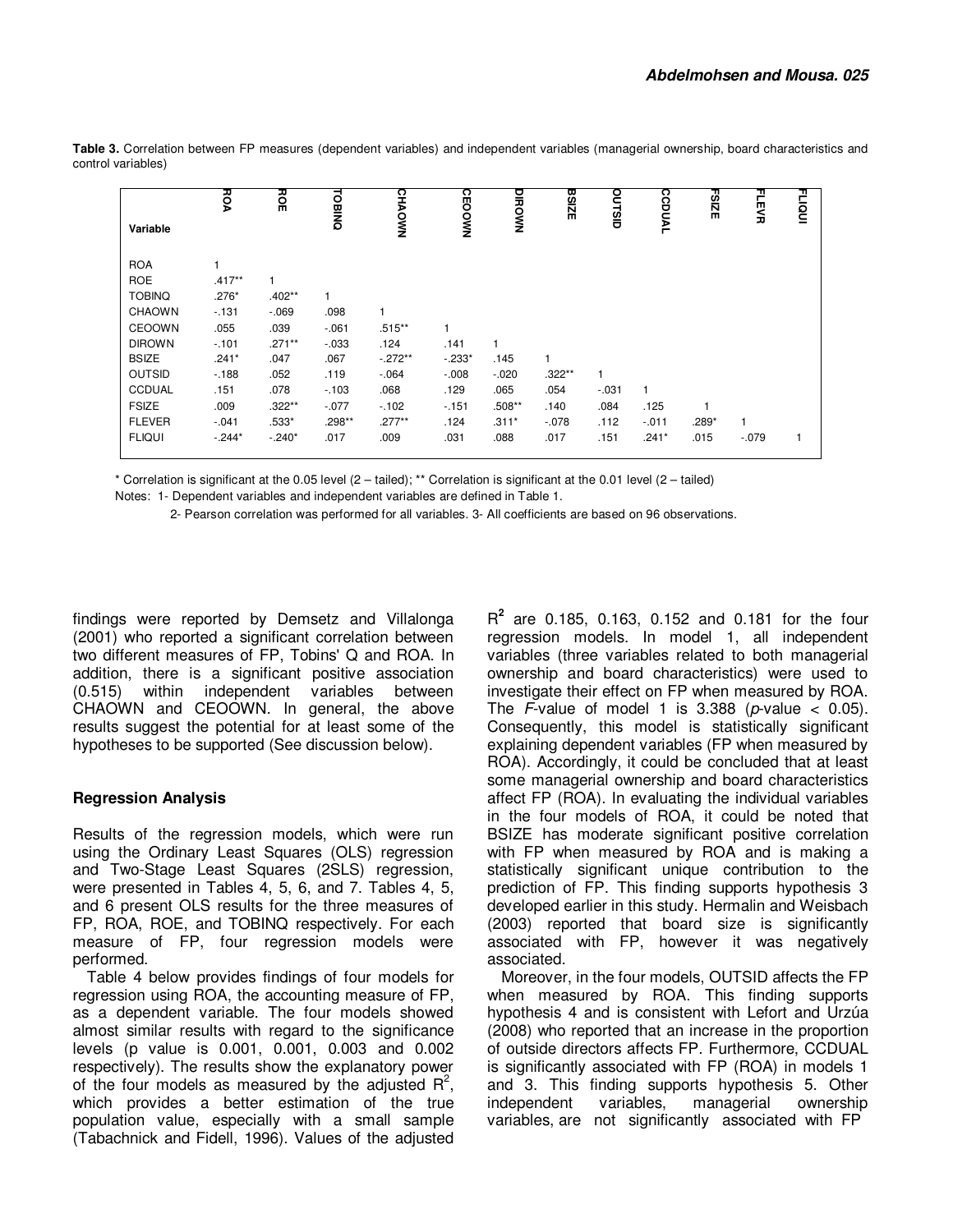|  | Table 4. Regression Models (ROA) |  |  |
|--|----------------------------------|--|--|
|--|----------------------------------|--|--|

|                |           | Model 1  |              | Model 2   |          |          | Model 3   |          |          | Model 4   |          |              |
|----------------|-----------|----------|--------------|-----------|----------|----------|-----------|----------|----------|-----------|----------|--------------|
|                | B         | Beta     | $\mathbf{f}$ | B         | Beta     |          | B         | Beta     | t        | B         | Beta     | $\mathbf{f}$ |
| (Constant)     | 0.079     |          | 0.032        | 0.770     |          | 0.314    | 0.966     |          | 0.381    | $-0.297$  |          | $-0.109$     |
| <b>CHAOWN</b>  | $-0.211$  | $-0.169$ | $-1.432$     | $-0.219$  | $-0.180$ | $-1.508$ | $-0.046$  | $-0.024$ | $-0.341$ |           |          |              |
| <b>CEOOWN</b>  | 0.003     | 0.097    | 2.179        | 0.183     | 0.232    | 1.862    |           |          |          | 0.170     | 0.195    | 1.718        |
| <b>DIROWN</b>  | $-0.089$  | $-0.052$ | $-1.771$     |           |          |          | $-0.079$  | $-0.164$ | $-1.411$ | $-0.104$  | $-0.211$ | $-1.795$     |
| <b>BSIZE</b>   | 0.871     | 0.345    | 3.631        | 0.758     | 0.341    | 3.254    | 0.745     | 0.336    | 3.192    | 0.889     | 0.398    | 3.756        |
| <b>OUTSID</b>  | $-14.914$ | $-0.288$ | $-2.874$     | $-13.004$ | $-0.258$ | $-2.561$ | $-13.488$ | $-0.261$ | $-2.701$ | $-14.416$ | $-0.249$ | $-2.788$     |
| <b>CCDUAL</b>  | 1.971     | 0.178    | 1.599        | 2.089     | 0.154    | 1.699    | 2.299     | 0.198    | 1.887    | 1.917     | 0.181    | 1.565        |
| <b>FSIZE</b>   | 3.113E-   | 0.068    | 0.584        | 1.611E-   | 0.038    | 0.348    | 1.261E-   | 0.035    | 0.242    | 4.098E-   | 0.091    | 0.774        |
|                | 11        |          |              | 11        |          |          | 11        |          |          | 11        |          |              |
| <b>FLEVER</b>  | 0.019     | 0.076    | 0.738        | 0.011     | 0.041    | 0.394    | 0.019     | 0.087    | 0.065    | 0.009     | 0.041    | 0.780        |
| <b>FLIQUI</b>  | $-0.856$  | $-.184$  | $-2.061$     | $-918$    | $-0.213$ | $-2.279$ | $-865$    | $-0.201$ | $-0.189$ | $-0.819$  | $-2.107$ | $-0.035$     |
| No. of Obs.    |           | 96       |              |           | 96       |          |           | 96       |          | 96        |          |              |
| $R^2$          |           | 0.269    |              |           | 0.241    |          |           | 0.222    |          | 0.263     |          |              |
| Adjusted $R^2$ |           | 0.185    |              | 0.163     |          |          | 0.159     |          |          | 0.181     |          |              |
| F value        |           | 3.588    |              | 3.416     |          |          | 3.114     |          |          | 3.471     |          |              |
| P value        |           | 0.001    |              |           | 0.001    |          |           | 0.003    |          | 0.002     |          |              |

Significant variables are in **bold** at the 0.05 level (2 – tailed).

 **Table 5.** Regression Models (ROE)

|                |          | Model 1  |          | Model 2  |              |          |          |             | Model 3  |          |          |          |  |
|----------------|----------|----------|----------|----------|--------------|----------|----------|-------------|----------|----------|----------|----------|--|
|                | B        | Beta     |          | B        | Beta         |          | B        | <b>Beta</b> |          | B        | Beta     |          |  |
| (Constant)     | 1.521    |          | 0.285    | 0.734    |              | 0.139    | 1.645    |             | 0.314    | 0.0337   |          | 0.062    |  |
| <b>CHAOWN</b>  | $-6.74$  | -0.229   | -2.169   | $-0.653$ | $-0.222$     | $-2.107$ | $-0.651$ | $-0.221$    | -2.433   |          |          |          |  |
| <b>CEOOWN</b>  | 0.029    | 0.015    | 0.149    | 0.064    | 0.034        | 0.331    |          |             |          | $-0.184$ | -0.097   | $-1.060$ |  |
| <b>DIROWN</b>  | 0.115    | 0.100    | 0.966    |          |              |          | 0.119    | 0.103       | 1.016    | 0.097    | 0.084    | 0.799    |  |
| <b>BSIZE</b>   | 0.001    | 0.000    | 0.002    | 0.118    | 0.022        | 0.247    | $-0.013$ | $-0.002$    | $-0.026$ | 0.122    | 0.023    | 0.244    |  |
| <b>OUTSID</b>  | 0.224    | 0.002    | 0.020    | $-1.673$ | $-0.014$     | $-0.155$ | 0.412    | 0.003       | 0.038    | 1.131    | 0.009    | 0.101    |  |
| CCDUAL         | 3.829    | 0.128    | .478     | 3.651    | 0.122        | 1.413    | 3.883    | 0.130       | 1.522    | 3.761    | 0.126    | 1.423    |  |
| <b>FSIZE</b>   | 7.794E-  | 0.069    | 0.679    | 1.321E-  | 0.118        | 1.320    | 7.525E-  | 0.067       | 0.668    | 1.105E-  | 0.098    | 0.952    |  |
|                | 11       |          |          | 11       |              |          | 11       |             |          | 11       |          |          |  |
| <b>FLEVER</b>  | 0.280    | 0.517    | 5.516    | 0.289    | 0.534        | 5.805    | 0.279    | 0.516       | 5.548    | 0.251    | 0.464    | 5.026    |  |
| <b>FLIQUI</b>  | $-2.190$ | $-0.224$ | $-2.595$ | $-2.085$ | $-0.214$     | $-2.493$ | $-2.196$ | $-0.225$    | -2.619   | $-2.246$ | $-0.230$ | $-2.610$ |  |
| No. of Obs.    |          | 96       |          |          | 96           |          |          | 96          |          |          | 96       |          |  |
| $R^2$          |          | 0.399    |          |          | 0.401        |          |          | 0.422       |          |          | 0.369    |          |  |
| Adjusted $R^2$ |          | 0.344    |          |          | 0.349        |          |          | 0.351       |          |          |          | 0.317    |  |
| F value        |          | 6.597    |          |          | 7.299        |          | 7.485    |             |          |          | 6.521    |          |  |
| P value        |          | 0.001    |          |          | <i>0.000</i> |          |          | 0.000       |          |          |          | 0.002    |  |

Significant variables are in **bold** at the 0.05 level (2 – tailed).

(ROA), hence are not making a significant unique contribution to the prediction of FP (ROA).

Aiming to achieve improved results from other models, some independent variables were eliminated in model 2, 3 and 4. However, adjusted  $R^2$  was slightly different as a result of such elimination. For instance, DIROWN, CEOOWN and CHAOWN were eliminated from model 2, 3 and 4 respectively, however, no big difference has been noted in the adjusted  $R^2$  of these models. Another point should be noted that the regression analysis, when ROA is used as a measure

of FP, provides some support for the results obtained in the correlation analysis.

Table 5 presents findings of four models for regression using ROE, the second accounting measure of FP, as a dependent variable. All of the four models are significant and show nearly similar results with regard to the explanatory power as measured by the adjusted R2 (0.344, 0.349, 0.351 and 0.317 for the four regression models) with F values of 6.597, 7.299, 7.485 and 6.521 for models 1, 2, 3 and 4 respectively). In all models, for the independent variables of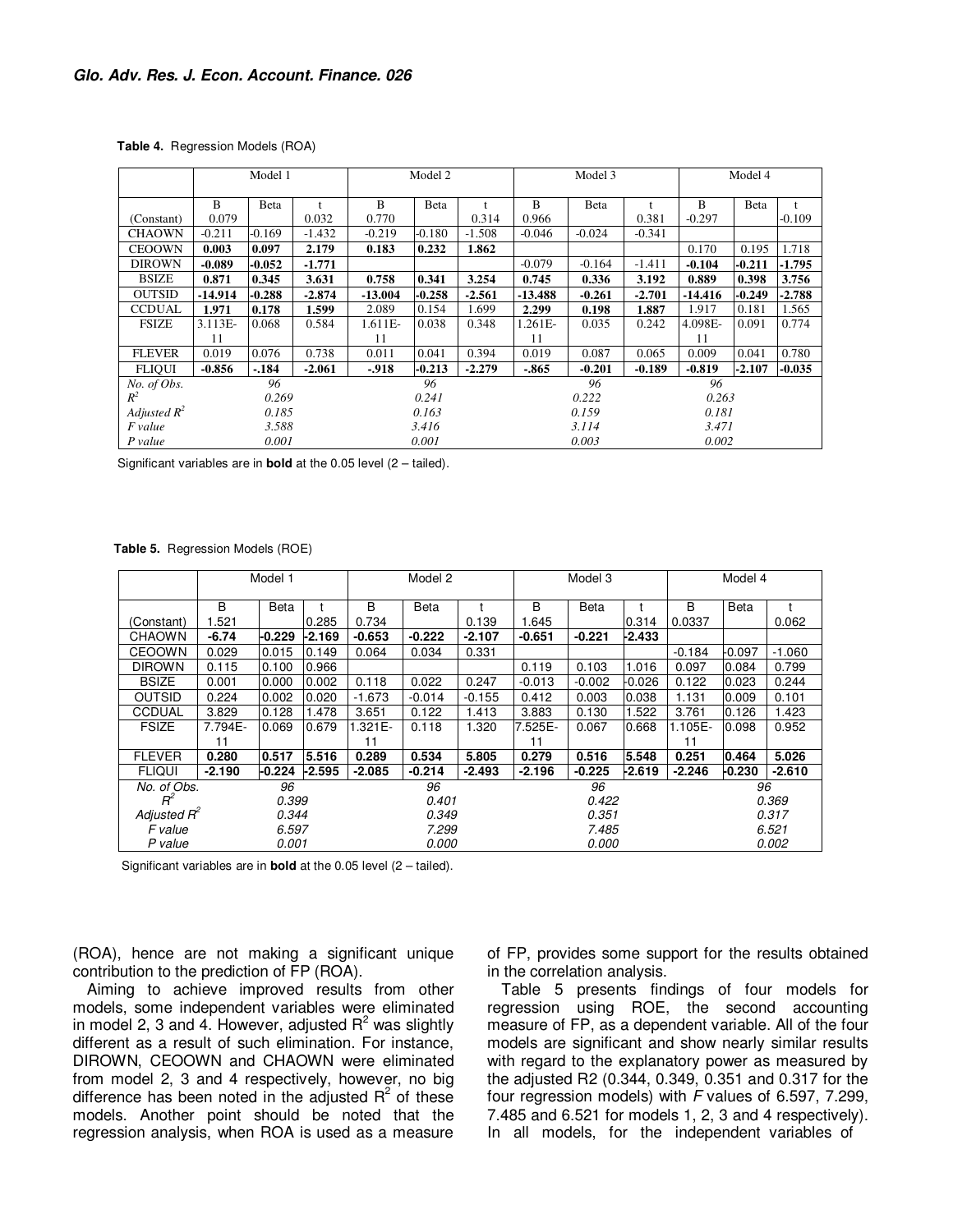|                          |           | Model 1  |          | Model 2   |          |          | Model 3   |          |          | Model 4   |              |          |
|--------------------------|-----------|----------|----------|-----------|----------|----------|-----------|----------|----------|-----------|--------------|----------|
|                          | B         | Beta     |          | B         | Beta     |          | B         | Beta     |          | B         | <b>B</b> eta |          |
| (Constant)               | 0.941     |          | 3.336    | 0.966     |          | 3.412    | 0.899     |          | 3.154    | 0.981     |              | 3.437    |
| <b>CHAOWN</b>            | 0.021     | 0.114    | 0.857    | 0.012     | 0.112    | 0.799    | 0.010     | 0.042    | 0.237    |           |              |          |
| <b>CEOOWN</b>            | $-0.016$  | $-0.149$ | $-1.280$ | $-0.016$  | $-0.166$ | $-1.371$ |           |          |          | $-0.008$  | $-0.101$     | $-1.012$ |
| <b>DIROWN</b>            | $-0.002$  | $-0.033$ | $-0.277$ |           |          |          | $-0.003$  | $-0.064$ | $-0.502$ | $-0.002$  | $-0.022$     | $-0.201$ |
| <b>BSIZE</b>             | 0.021     | 0.086    | 0.835    | 0.022     | 0.089    | 0.825    | 0.027     | 0.136    | 1.114    | 0.024     | 0.081        | 0.744    |
| <b>OUTSID</b>            | 0.368     | 0.059    | 0.598    | 0.378     | 0.069    | 0.660    | 0.254     | 0.041    | 0.453    | 0.319     | 0.061        | 0.558    |
| <b>CCDUAL</b>            | $-0.068$  | $-0.052$ | -0.494   | $-0.064$  | $-0.044$ | $-0.489$ | $-0.093$  | $-0.067$ | $-0.694$ | $-0.059$  | $-0.048$     | $-0.467$ |
| <b>FSIZE</b>             | 9.951E-11 | $-0.193$ | $-1.640$ | 1.084E-11 | $-0.213$ | $-2.091$ | 8.711E-11 | $-0.181$ | $-1.410$ | 1.059E-11 | $-0.209$     | -1.748   |
| <b>FLEVER</b>            | 0.007     | 0.344    | 3.075    | 0.007     | 0.346    | 3.088    | 0.008     | 0.410    | 3.149    | 0.008     | 0.371        | 3.446    |
| <b>FLIQUI</b>            | 0.022     | 0.053    | 0.512    | 0.023     | 0.047    | 0.481    | 0.023     | 0.061    | 0.058    | 0.024     | 0.047        | 0.565    |
| $No. of \overline{Obs}.$ |           | 96       |          |           | 96       |          |           | 96       |          |           | 96           |          |
| $R^2$                    |           | 0.162    |          |           | 0.166    |          |           | 0.154    |          |           | 0.159        |          |
| Adjusted $R^2$           |           | 0.071    |          | 0.084     |          |          | 0.066     |          |          | 0.080     |              |          |
| F value                  |           | 1.818    |          | 2.151     |          |          | 1.891     |          |          | 1.971     |              |          |
| $P$ value                |           | 0.067    |          |           | 0.052    |          | 0.071     |          |          | 0.060     |              |          |

 **Table 6. Regression Models (TOBINQ)** 

Significant variables are in **bold** at the 0.05 level (2 – tailed).

managerial ownership hypotheses, only managerial ownership, measured by the percentage of shares owned by the chairman, is significantly negative when associated with FP measured by ROE. This finding supports H2 and the argument of the entrenchment effect. In the same lime, previous studies such as Demsetz and Lehn (1985) and Ng (2005) reported a negative or non-existent relationship between managerial ownership and FP. Regarding board Results with regard to the explanatory power for the four models are weak (0.071, 0.084, 0.066 and 0.080 for models 1, 2, 3 and 4 respectively) with  $F$  values of 1.818, 2.151, 1.891 and 1.971 for the models. Furthermore, none of the models is significant. Consequently, none of the hypotheses developed earlier in this study, either of managerial ownership or board characteristics is supported when measuring FP with Tobins' Q.

This section of the results presents 2SLS results of the three measures of FP, ROA, ROE and TOBINQ. The literature provides evidence that a non-linear relationship may exist between managerial ownership and FP (McConnell and Servaes, 1990; Morck et al., 1988). Literature (e.g; Demsetz, 1983; Fama and Jensen, 1983; Demsetz and Lehn, 1985; Drakos and Bekiris, 2010) on the relationship between managerial characteristics variables, they are not significantly associated with FP when measured by ROE. Therefore they are not making a significant contribution to the prediction of FP. Consequently, board characteristics variables explaining FP (ROE) are not statistically significant and none of the board hypotheses is supported by the above finding.

Finding of four regression models of Tobins' Q, the market measure of FP, are presented in table 6.

ownership and FP has argued that such relationship has an endogeneity nature. Following Demsetz and Villalonga (2001), the current study investigates the relationship between managerial ownership and FP if ownership is treated as an endogenous variable. Therefore, 2SLS regression is suggested as an appropriate analysis method to study this relationship and avoid biases (e.g., Cho, 1998).

Table 7 above reveals finding of three models of 2SLS regression (one model for each measure of FP). Only one of the three models, the ROA model, is significant with p value of .002. The table shows the explanatory power of the three models as measured by the adjusted R2 with values of .148, .078 and .032 (with F value of 3.859, 1.502 and 0.871). In the ROA model, of the managerial ownership variables, only CEOOWN is significantly positively associated with FP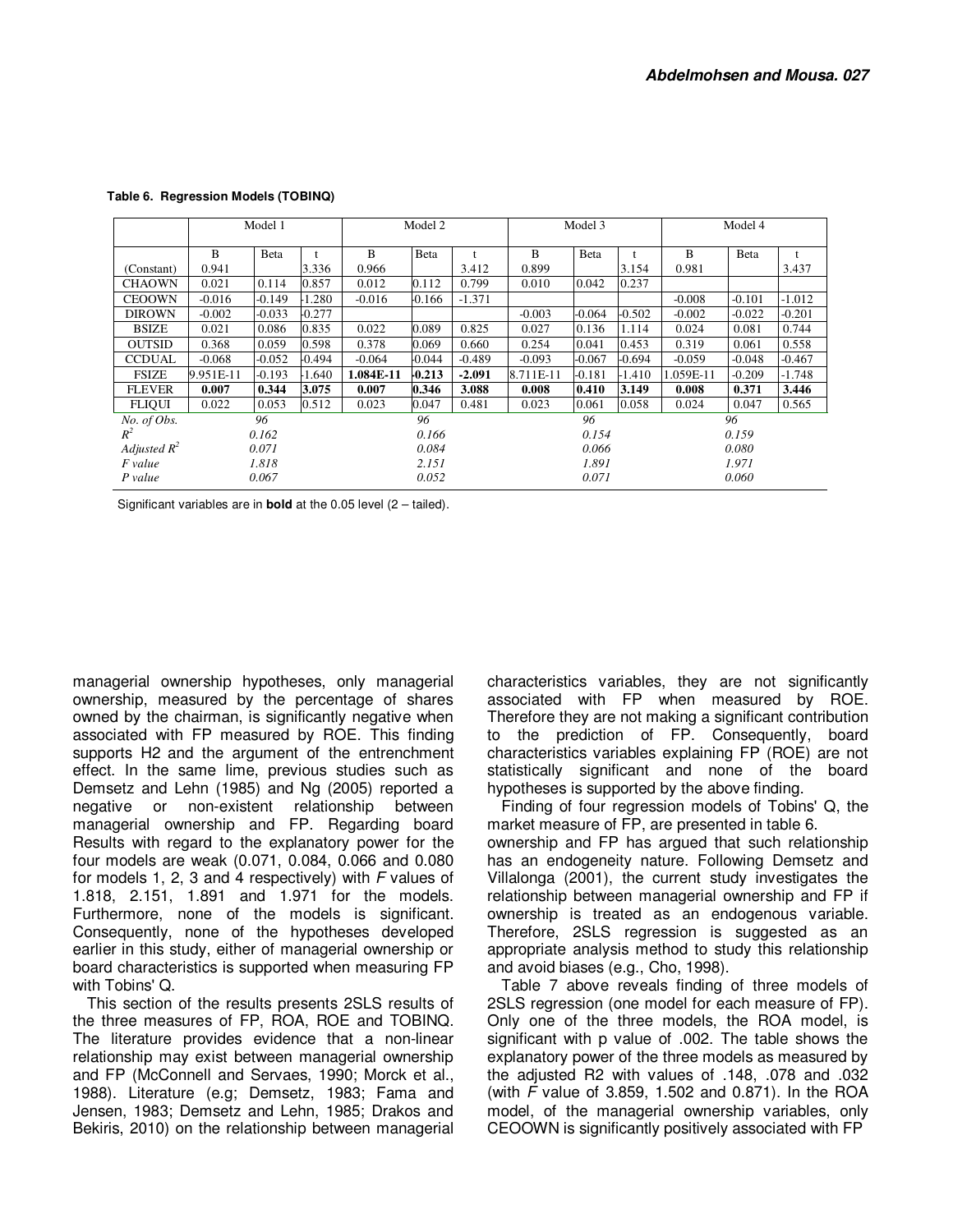|                |           | Model 1 (ROA) |       |          | Model 2 (ROE) |       | Model 3 (TOBINO) |          |       |  |
|----------------|-----------|---------------|-------|----------|---------------|-------|------------------|----------|-------|--|
|                | B         |               | Sig.  | R        | t             | Sig.  | В                |          | Sig.  |  |
| (Constant)     | $-0.371$  | $-0.156$      | 0.876 | $-7.011$ | 1.161         | 0.244 | 1.177            | 4.266    | 0.004 |  |
| <b>CHAOWN</b>  | $-0.189$  | $-1.325$      | 0.188 | $-0.258$ | $-0.762$      | 0.445 | 0.024            | 1.754    | 0.831 |  |
| <b>CEOOWN</b>  | 0.190     | 2.046         | 0.042 | $-0.072$ | $-0.361$      | 0.689 | $-0.011$         | $-1.278$ | 0.197 |  |
| <b>DIROWN</b>  | $-0.078$  | $-1.676$      | 0.097 | 0.318    | 2.779         | 0.007 | $-0.003$         | $-0.286$ | 0.769 |  |
| <b>BSIZE</b>   | 0.828     | 3.564         | 0.001 | $-0.308$ | $-0.524$      | 0.591 | 0.014            | 0.501    | 0.618 |  |
| <b>OUTSID</b>  | $-15.159$ | $-2.996$      | 0.004 | 8.023    | 0.524         | 0.541 | 0.567            | 0.966    | 0.337 |  |
| <b>CCDUAL</b>  | 1.358     | 1.150         | 0.253 | 2.077    | 0.686         | 0.480 | $-0.087$         | $-0.637$ | 0.531 |  |
| No. of Obs.    |           | 96            |       | 96       |               |       | 96               |          |       |  |
| $R^2$          |           | 0.199         |       |          | 0.131         |       |                  | 0.086    |       |  |
| Adjusted $R^2$ | 0.148     |               |       | 0.078    |               |       | 0.032            |          |       |  |
| F value        | 3.859     |               |       | 1.502    |               |       | 0.871            |          |       |  |
| P value        |           | 0.002         |       |          | 0.176         |       | 0.514            |          |       |  |

 **Table 7. 2SLS Regression Models** 

Note: Instrument variables include the three control variables (FSIZE, FLEVER, and FLIQUI) and Log ROA (Model 1); Log ROE (Model 2); and Log TOBINQ (Model 3).

when measured by ROA. This finding supports the argument of alignment effect hence hypothesis 1 could be accepted. For board variable, BSIZE and OUTSID are significantly associated and support hypotheses 3 and 4. Regarding the ROE model, only one independent variable of both managerial ownership and board characteristics, DIROWN, is significantly positively associated with FP when measured by ROE. However none of the board variable is significantly associated. Concerning the TOBINQ model, none of the six independent variables is significantly associated with the market measure of FP, Tobins' Q. Therefore they are not making a significant contribution to the prediction of FP when measured by Tobins' Q. Findings from the above table of 2SLS regression models of the FP (when measured by ROA) support the argument that a non-linear relationship may exist between some variables of managerial ownership and board characteristics from one side and FP from the other.

#### **SUMMARY AND CONCLUSIONS**

Despite the fact that the impact of managerial ownership and board characteristics on FP has been examined in developed markets, particularly the US and UK, understanding their effectiveness in emerging markets like Egypt is particularly important due to differences that exist in the structure of business in different markets. This study investigates the effect of managerial ownership and board characteristics on FP by using a sample of 96 listed companies in the EGX at the end of 2010. The study has important implications for investigating FP in different sectors. The regulatory body may be interested to find out whether a minimum requirement of ownership by all

directors (executive and non executive) of public companies is necessary or not. This study helps researchers and practitioners to understand the relationship between managerial ownership and FP in the Egyptian environment and makes several contributions to the existing literature on CG. The findings of this study also imply that policy makers should consider the characteristics of firms as well as the institutional environment before they implement additional corporate governance reforms.

Statistical analysis revealed that at least some managerial ownership and board characteristics variables affect FP. Board characteristics variables explaining FP when measured by ROA are statistically significant. BSIZE, OUTSID and CCDUAL affect the FP while other independent variables, managerial ownership variables, are not correlated with FP when measured by ROA and hence are not making a significant unique contribution to the prediction of FP (ROA). Regarding FP when measured by ROE, only one of the managerial ownership variables, CHAOWN, is significantly associated. However, board characteristics variables are not significantly associated with FP when measured by ROE. Findings related to the market measure of FP, TOBINQ, show that none of the models is significant. Consequently, none of the hypotheses developed earlier in this study, either of managerial ownership or board characteristics is supported when measuring FP with TOBINQ. The three 2SLS models developed in this study are significant. In the ROA model, of the managerial ownership variables, only CEOOWN is significantly positively associated with FP when measured by ROA supporting the argument of alignment effect. Furthermore, board variable, BSIZE and OUTSID are significantly associated. Findings from 2SLS regression models of the FP, only when measured by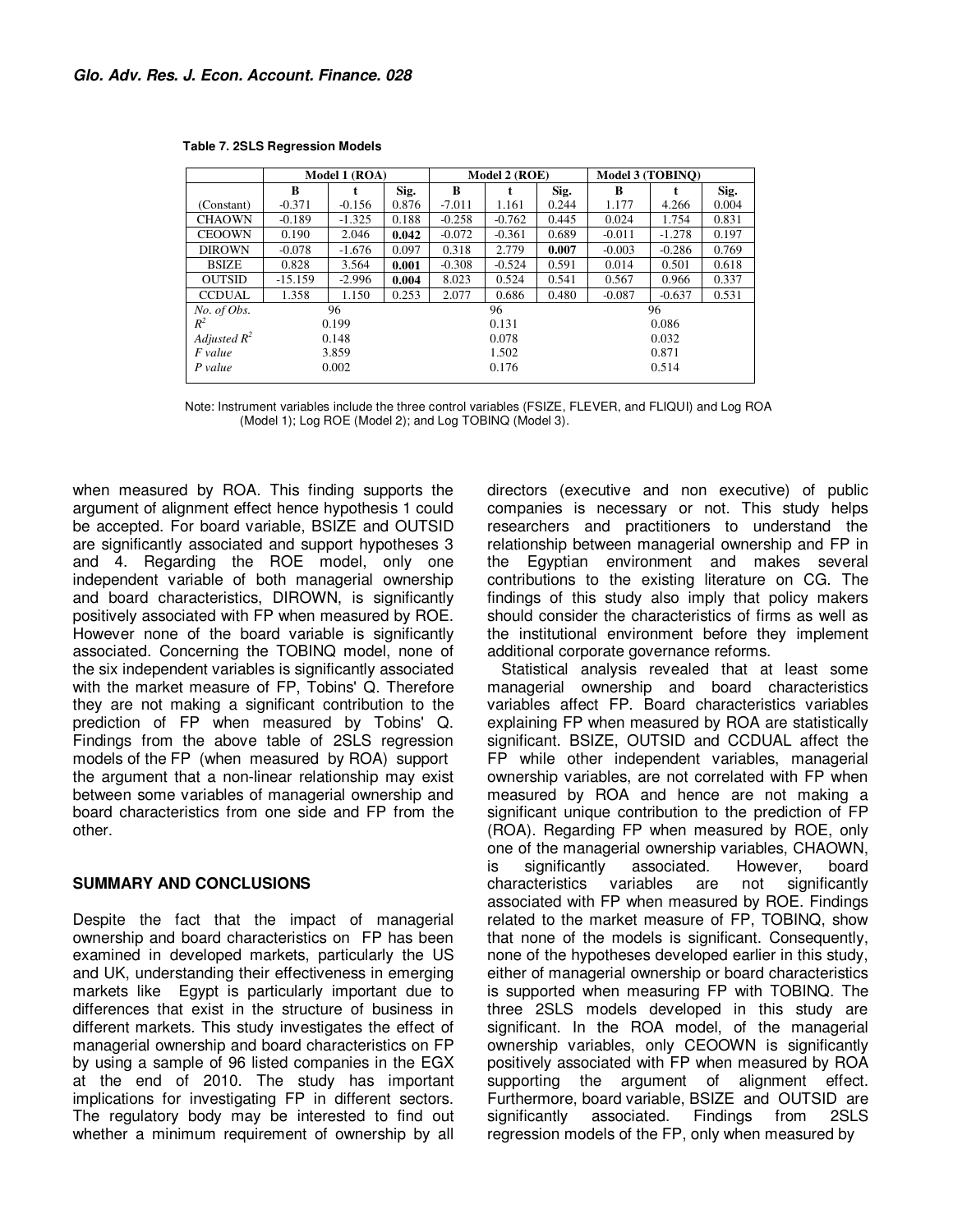This study is not free from limitations. It investigated the relationship between managerial ownership and FP using a sample of 96 Egyptian companies, firstly; the sample may need to be extended in future research. Secondly; although the study can contribute to the understanding of the relationship between managerial ownership and FP, it may not be able to be generalized to other countries. Such relationship could be different from country to country due to industrial composition, economic status and corporate governance rules and regulations. Therefore, there is a need to investigate the relationship between managerial ownership and FP among different countries.

The study suggests possible avenues for future research. One possibility is to replicate the present study by studying the impact of other factors such as ownership concentration and ownership identity on FP. The study addresses only one aspect of CG including board characteristics. Therefore, other attributes of CG need to be considered in future research. Other interesting issues that can be explored is the extent to which differences in legal environments, protection of minority stockholders' rights, and restrictions on takeovers in different countries would affect FP.

#### **REFERENCES**

- Agrawal A, Mandelker G (1987). Managerial incentives and corporate investment and financing decisions. J. Finance, Vol. 42, No. 4, pp. 823–837.
- Baker S, Weiner E (1992). Latin America: The big move to financial markets, Business Week, 15 (June), pp.50–55.
- Benston G (1982). Accounting and corporate accountability, Accounting, Organization and Society, Vol.17, No.2, pp. 87-105.
- Black B, Jang H, Kim W (2006). Does corporate governance predicts firm's market value? Evidence from Korea, J. Law, Econ. and Org., Vol. 22, pp. 366-413.
- Booth J, Cornett M, Tehranian H (2002). Boards of directors, ownership, and regulation, J. Bank. and Finance, Vol. 26, pp.1973–1996.
- Brickley J, Coles J, Jarrell G (1997). Leadership structure: Separating the CEO and chairman of the board, Journal of Corporate Finance, Vol. 3, pp.189-220.
- Brickley J, Lease D, Smith RC (1988). Ownership structure and voting on anti-takeover amendments. J. Financial Econ. Vol. 20, pp. 267–291.
- Briloff AJ (1972). Unaccountable accounting, Harper and Row, New York.
- Center for International Private Enterprise CIPE (2005). Draft of corporate governance code of Egyptian companies. Available at www.cipe-arabia.org/pdfhelp.asp
- Chen Z, Cheung TY, Stouraitis A, Wong A (2005). Ownership concentration, FP, and dividend policy in Hong Kong, Pacific-Basin Finance J. Vol. 13, pp.431– 449
- Chi W, Wang Y (2009). Ownership, performance and executive turnover in China, J. Asian Econ., Vol. 20, pp. 465-478.
- Cho M (1998). Ownership structure, investment and the corporate value: an empirical analysis, Journal of Financial Economics, Vol.47, pp.103-121.
- Choi JJ, Park SW, Yoo SS (2007). The value of outside directors: Evidence from corporate governance reform in Korea. J. Financial and Quantitative Analysis, Vol. 42, No. 4, pp. 941-962
- Chung, K.H., Pruitt, S.W., (1996). Executive ownership, corporate value, and executive compensation: a unifying framework, J. Bank. and Finance, Vol. 20, pp.1135– 1159.
- Cole RA, Mehran H (1998). The effect of changes in ownership structure on performance: Evidence from the thrift industry, J. Financial Econ., Vol. 50, pp. 291-317.
- Craswell A, Taylor S, Saywell R (1997). Ownership structure and FP: Australian evidence, Pacific-Basin Finance J. Vol. 5, pp. 301-323.
- Demsetz H (1983). The structure of ownership and the theory of the firm, J. Law and Econ., Vol. 26, pp. 375–390.
- Demsetz H, Villalonga B (2001). Ownership structure and FP J. Corporate Finance, Vol. 7, pp. 209–233.
- Demsetz H, Lehn K (1985). The structure of corporate ownership: causes and consequences, J. Political Econ. Vol. 93, pp. 1155-1177.
- Desoky AM, Mousa GA (2012). Corporate governance practices: Transparency and disclosure – Evidence from the Egyptian exchange, J. Acc. Finance and Econ., Vol. 2. No. 1, pp. 49 - 72
- Drakos AA, Bekiris FV (2010). FP, managerial ownership and endogeneity: A simultaneous equations analysis for the Athens stock exchange, Res. in Inter. Bus. and Finance, Vol.24, pp. 24– 38.
- Dunn D (1987). Directors aren't doing their jobs, Fortune, pp.117– 119.
- Donnelly R, Kelly P (2005). Ownership and Board Structures in Irish plcs ,European Manage. J., Vol. 23, No. 6, pp. 730–740.
- Fama EF (1980). Agency problems and the theory of the firm, J. Pol. Econ., Vol. 88, pp. 715– 732.
- Fama E, Jensen M (1983). Separation of ownership and control, J. Law and Econ. Vol.26, pp.301–325.
- Firth M, Fung PM, Rui OM (2007). Ownership, two-tier board structure, and the informativeness of earnings –Evidence from China, J. Acc. and Public Policy, Vol. 26, pp.463–496.
- Hermalin BE, Weisbach MS (2003). Boards of directors as an endogenously determined institution: A survey of the economic literature, Economic Policy Review-Federal Reserve Bank of New York, Vol. 9, pp. 7–26.
- Hermalin B, Weisbach M (1988). The determinants of board composition, RAND J. Econ., Vol. 19, pp. 589-606.
- Higgs D (2003). Review of the Role and Effectiveness of Non-Executive Directors, Department of Trade and Industry, London.
- Himmelberg C, Hubbard RG, Palia D (1999). Understanding the determinants of managerial ownership and the link between ownership and performance, J. Financial Econ., Vol. 53, pp.353-384.
- Hiraki T, Inoue H, Ito A, Kuroki F, Masuda H (2003). Corporate governance and firm value in Japan: Evidence from 1985 to 1998, Pacific-Basin Finance J., Vol. 11, pp.239–265.
- Holderness CG, Kroszner RS, Sheehan DP (1999). Were the good old days that good? Changes in managerial stock ownership since the great depression, J. Finance, Vol. 54, pp.435-469.
- Jensen M, Meckling W (1976). Theory of the firm: Managerial behavior, agency costs and ownership structure, J. Financial Econ., Vol.3, pp.305–360.
- Jensen MC (1993). The modern industrial revolution, exit, and the failure of internal control systems, J. Finance, Vol. 48, pp.831-880.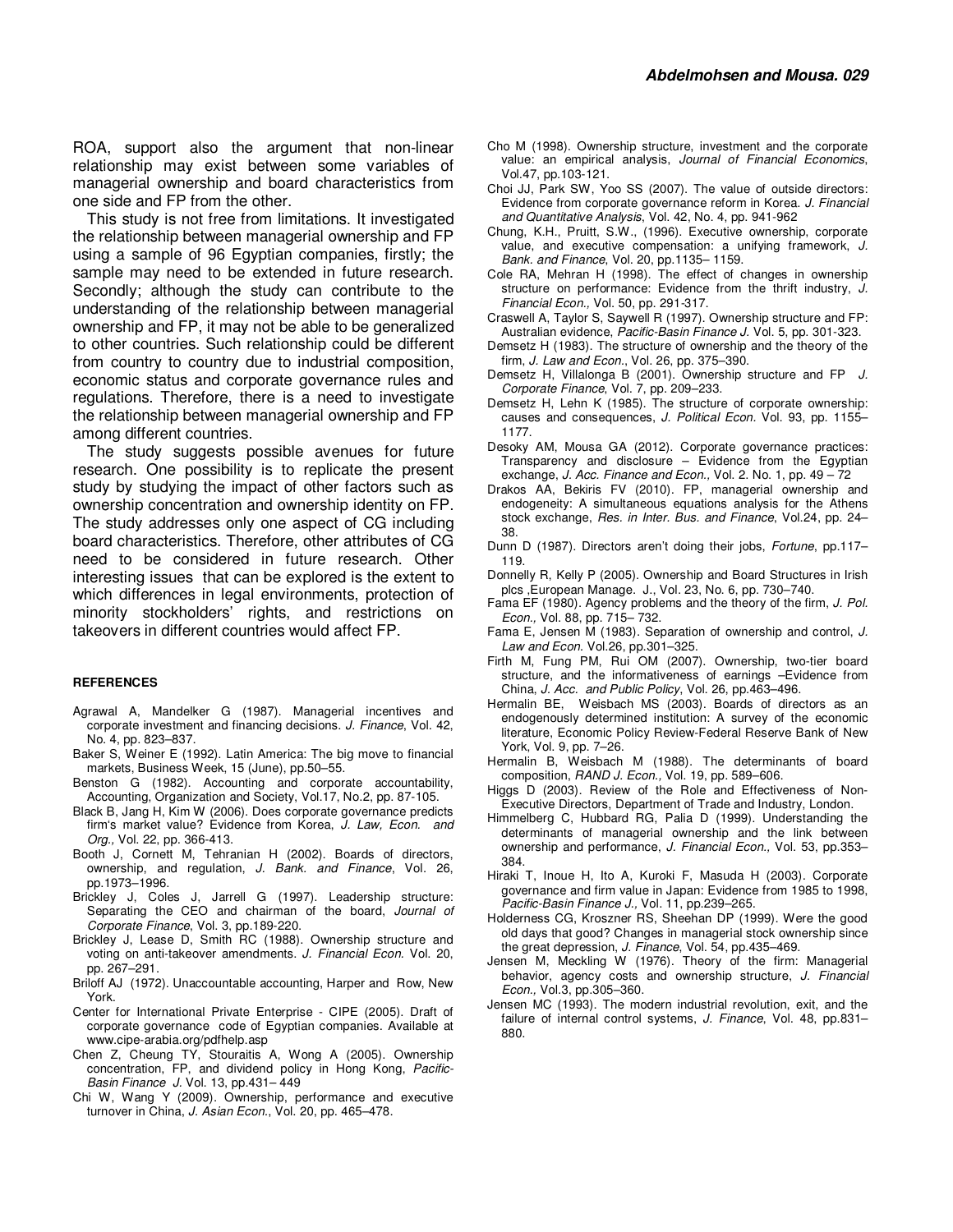- John K, Senbet LW (1998). Corporate governance and board effectiveness, J. Banki. and Finance, Vol. 22, pp.371-403.
- Kaplan SN, Minton B (1994). Appointments of outsiders to Japanese boards: determinants and implications for managers, J. Financial Econ., Vol. 36, pp. 225–257.
- Keenan J (2004). Corporate governance in UK/USA boardrooms, Corporate Governance – An Inter. Rev., Vol. 12, pp. 172–176.
- Kennedy P (1998). A guide to econometrics, 4th edn. MIT Press, Massachusetts.
- Kiel G, Nicholson G (2003). Board composition and FP: How the Australian experience informs contrasting theories of corporate governance, Corporate Governance – An Inter. Rev., Vol. 11, pp.189–205.
- Klein A (2002). Audit committee, board of director characteristics, and earnings management, J. Acc. and Econ. Vol. 33, No.3, pp. 375-400.
- Kole S (1996). Managerial ownership and FP: incentives or rewards? Adv. in Financial Econ. Vol. 2, pp. 119–149.
- Lefort F, Urzúa F (2008). Board independence, FP and ownership concentration: Evidence from Chile, J. Bus. Res., Vol. 6, pp. 615– 622.
- Lin Y, Huang S, Young S (2008). An empirical study on the relationship between ownership and FP: Taiwan evidence, Afro-Asian J. Finance and Acc. Vol. 1, No. 1, pp. 67-80.
- Mak YT, Li Y (2001). Determinants of corporate ownership and board structure: Evidence from Singapore, J. Corporate Finance, Vol. 7, pp.235–256.
- Mayers D, Shivdasani A, Smith C (1997). Board composition and corporate control: Evidence from the insurance industry, Journal of Business, Vol. 70, pp. 33–62.
- McConnell JJ, Servaes H (1990). Additional evidence on equity ownership and corporate value, J. Financial Econ., Vol. 27, pp.595–612.
- Morck R, Shleifer A, Vishny R (1988). Management ownership and market valuation: an empirical analysis, J. Financial Econ.Vol. 20, pp.293–316.
- Morck R, Nakamura M, Shivdasani A (2000). Banks, ownership structure, and firm value in Japan, J. Bus., Vol. 73, pp.539–567.
- Ng CM (2005). An empirical study on the relationship between ownership and performance in a family-based corporate environment, J. Acc., Auditing and Finance, Vol. 20, pp.121–146.
- O'Higgins E (2002). Non-Executive Directors on Boards in Ireland:<br>co-option, characteristics and contributions, Corporate co-option, characteristics and contributions, Corporate Governance, pp.19–28.
- Omran M (2009). Post-privatization corporate governance and FP: The role of private ownership concentration, identity and board composition, J. Comparative Econ., Vol. 37, pp. 658–673.
- Peasnell KV, Pope PF, Young S (2000). Detecting earnings management using cross-sectional abnormal accruals models, Accounting and Business Research, Vol. 30, No. 4, pp. 313-326.
- Peng MW (2004). Outside directors and FP during institutional transitions, Strategic Manage. J. Vol. 25, pp. 435-471.
- Porter ME (1992). Capital choices: changing the way America invests in industry, Journal of Applied Corporate Finance, Vol. 5, No. 2, pp. 4- 16.
- Pye A (2000). Changing scenes In, From and Outside the Board Room: UK Corporate Governance in Practice from 1989 to 1999, Corporate Governance - An Inter. Rev., Vol. 8, pp. 335–346.
- Srinivasan S (2005). Consequences of financial reporting failure for outside directors: evidence from accounting restatements and audit committee members, J. Acc. Res., Vol. 43, No. 2, pp. 291– 334.
- Sun Q, Tong W (2003). China share issue privatization: The extent of its success, J. Financial Econ., Vol.70, pp.182−222.
- Tinker T, Okcabol F (1991). Fatal attractions in the agency relationship, British Acc. Rev., Vol. 23, pp.329-354.
- Vafeas N, Theodorou E (1998). The association between board structure and FP in the UK, British Acc. Rev., Vol. 30, pp.383-407.
- Villalonga B, Amit R (2006). How do family ownership, control, and management affect firm value? J. Financial Econ., Vol.80, No.2, pp.385–417.
- World Bank (WB) (2004). Report on the observance of standards and codes (ROSC) - Corporate governance country assessment: Arab Republic of Egypt. Available at:

 http:www.worldbank.org/ifa/rocs\_cg\_egyp2.pdf. (Accessed 15 October 2009).

Yermack D (1996). Higher market valuation of companies with a small board of directors, J. Financial Econ., Vol. 40, pp.185-211.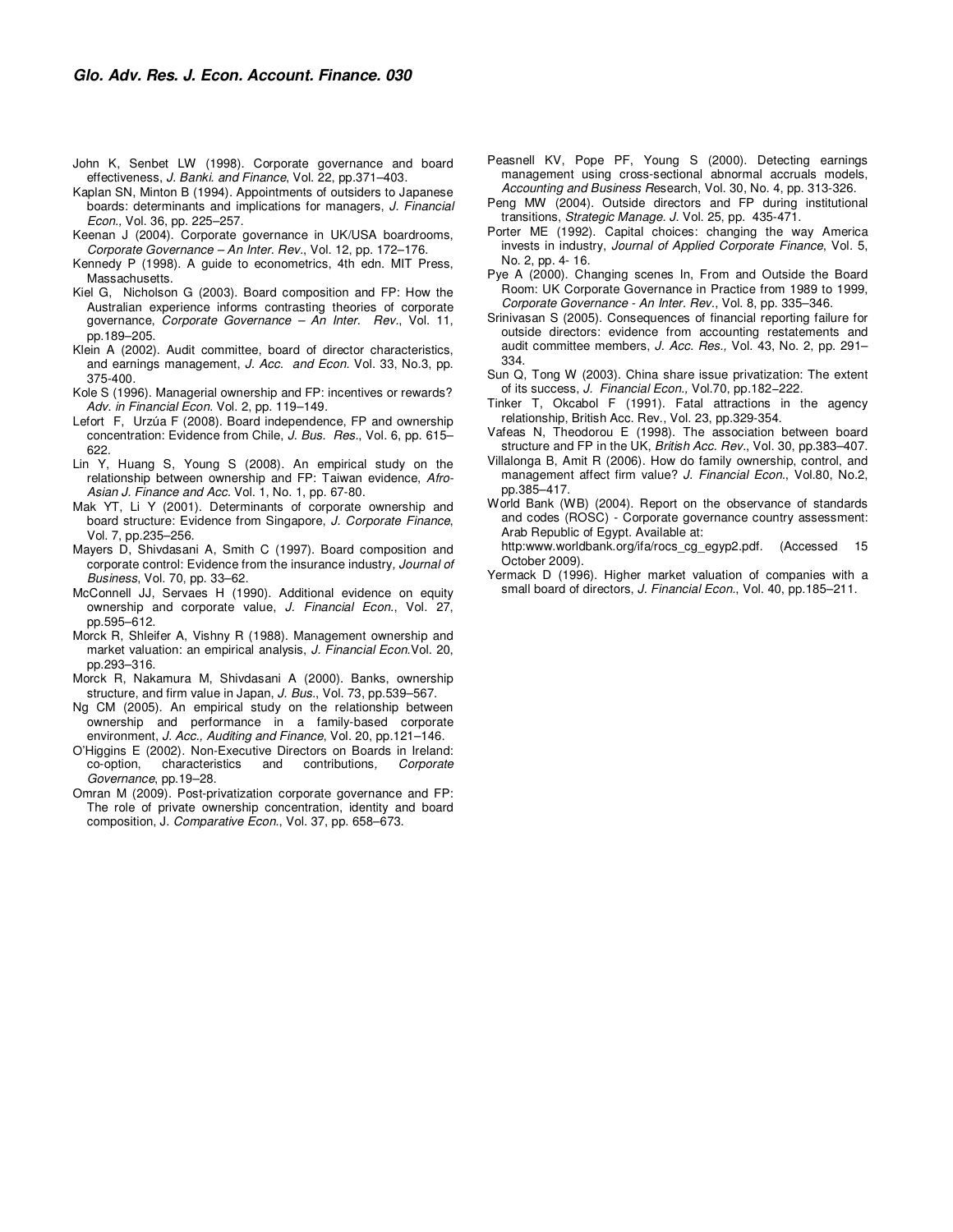| <b>ISIN</b>  | <b>REUTERS</b><br>CODE | <b>COMPANY NAME</b>                                   |
|--------------|------------------------|-------------------------------------------------------|
| EGS67191C014 | ICID.CA                | International Co for Investment & Development         |
| EGS70271C019 | RTVC.CA                | Remco for Touristic Villages Construction             |
| EGS70431C019 | EGTS.CA                | <b>Egyptian for Tourism Resorts</b>                   |
| EGS30221C013 | ADPC.CA                | The Arab Dairy Products Co. ARAB DAIRY                |
| EGS74081C018 | ORTE.CA                | Orascom Telecom Holding (OT)                          |
| EGS78021C010 | MPRC.CA                | Egyptian Media Production City                        |
| EGS70021C018 | CIRF.CA                | Cairo Development and Investment                      |
| EGS3F021C017 | ENGC.CA                | Engineering Industries (ICON)                         |
| EGS3G231C011 | ELEC.CA                | <b>Egyptian Electrical Cables</b>                     |
| EGS44031C010 | CSAG.CA                | <b>Canal Shipping Agencies</b>                        |
| EGS44012C010 | MOIL.CA                | Maridive & oil services                               |
| EGS47021C018 | UASG.CA                | United Arab Shipping                                  |
| EGS48031C016 | ETEL.CA                | Telecom Egypt                                         |
| EGS48011C018 | EMOB.CA                | Egyptian Company for Mobile Services (MobiNil)        |
| EGS50091C015 | AITG.CA                | Assiut Islamic Trading                                |
| EGS52041C018 | NEDA.CA                | Northern Upper Egypt Devel. & Agricultural Production |
| EGS51191C012 | SMFR.CA                | Samad Misr-EGYFERT                                    |
| EGS3E071C013 | ACRO.CA                | <b>Acrow Misr</b>                                     |
| EGS3E181C010 | EGAL.CA                | Egypt Aluminum                                        |
| EGS02051C018 | POUL.CA                | Cairo Poultry                                         |
| EGS21531C016 | UEGC.CA                | <b>Upper Egypt Contracting</b>                        |
| EGS23141C012 | EDBM.CA                | Egyptian for Developing Building Materials            |
| EGS67181C015 | ABRD.CA                | Egyptians Abroad for Investment & Development         |
| EGS3D061C015 | IRON.CA                | Egyptian Iron & Steel                                 |
| EGS79072C012 | TRTO.CA                | <b>Trans Oceans Tours</b>                             |
| EGS3G191C017 | NASR.CA                | El Nasr Transformers (El Maco)                        |
| EGS42051C010 | ETRS.CA                | Egyptian Transport (EGYTRANS)                         |
| EGS52051C017 | OSTD.CA                | <b>B-Tech</b>                                         |
| EGS32221C011 | ACGC.CA                | Arab Cotton Ginning                                   |
| EGS38211C016 | MICH.CA                | Misr Chemical Industries                              |
| EGS38391C016 | CPCI.CA                | Cairo Pharmaceuticals                                 |
| EGS3A221C018 | RUBX.CA                | <b>Rubex Plastics</b>                                 |
| EGS3C151C015 | CERA.CA                | Arab Ceramics (Aracemco)                              |
| EGS3C401C014 | SCEM.CA                | Sinai Cement                                          |
| EGS30201C015 | SUGR.CA                | Delta Sugar                                           |
| EGS30411C010 | SCFM.CA                | South Cairo & Giza Mills & Bakeries                   |
| EGS32041C013 | SPIN.CA                | Alexandria Spinning & Weaving (SPINALEX)              |
| EGS69082C013 | EKHO.CA                | Egyptian Kuwaiti Holding                              |
| EGS65081C019 | DAPH.CA                | Development & Engineering Consultants                 |
| EGS65461C013 | GIHD.CA                | Gharbia Islamic Housing Development                   |
| EGS65851C015 | OCDI.CA                | Six of October Development & Investment (SODIC)       |
| EGS30581C010 | COSG.CA                | Cairo Oils & Soap                                     |
| EGS65341C017 | EHDR.CA                | Egyptians Housing Development & Reconstruction        |
| EGS651B1C018 | CCRS.CA                | Gulf Canadian Real Estate Investment Co.              |
| EGS690C1C010 | RAYA.CA                | Raya Holding For Technology And Communications        |
| EGS655L1C012 | PHDC.CA                | Palm Hills Development Company                        |
| EGS691L1C018 | PIOH.CA                | Pioneers Holding                                      |

 **Appendix A.** Egyptian listed companies included in the study (96 companies)